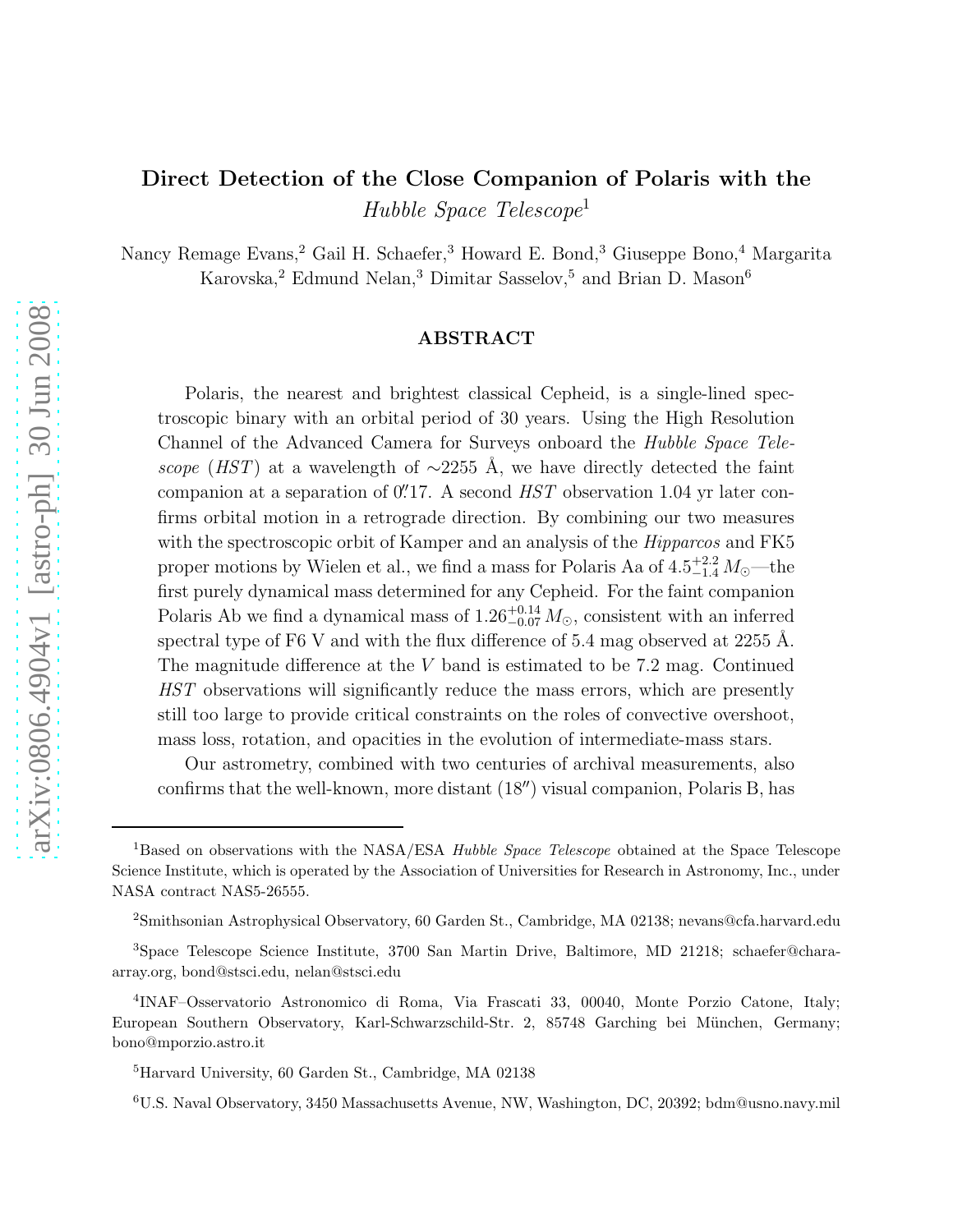a nearly common proper motion with that of the Aa,Ab pair. This is consistent with orbital motion in a long-period bound system. The ultraviolet brightness of Polaris B is in accordance with its known F3 V spectral type if it has the same distance as Polaris Aa,Ab.

Subject headings: astrometry — binaries: visual — Cepheids — stars: fundamental parameters — stars: individual (Polaris)

# 1. Introduction

Cepheid variable stars are of central importance in galactic and extragalactic astronomy. They are the primary standard candles for measuring extragalactic distances, and they provide critical tests of stellar-evolution theory. Surprisingly, however, until now there has not been a single Cepheid with a purely dynamical measurement of its mass.

Polaris ( $\alpha$  UMi) is the nearest and, at 2nd magnitude, the brightest classical Cepheid, albeit one with a small light amplitude in its 3.97-day pulsation period (Turner et al. 2005 and references therein). The amplitude, which had been decreasing for several decades, now appears to have stabilized and may be increasing again (Bruntt et al. 2008 and references therein). The Hipparcos parallax of Polaris indicates a luminosity consistent with pulsation in the first overtone (Feast & Catchpole 1997).

Polaris is the brightest member of a triple system (see Kamper 1996 and references therein). The well-known visual companion, Polaris B, is an 8th-magnitude F3 V star at a separation of 18′′. The Cepheid itself is a member of a single-lined spectroscopic binary with a period of 30 yr. In this paper we report the first direct detection of the close companion, from which we derive the first entirely dynamical mass measurement for a Cepheid.

Cepheid masses are a key parameter for testing stellar evolutionary calculations. Beginning in the 1960's, discrepancies were found in the sense that Cepheid masses derived from pulsation modeling were lower than those derived from evolutionary tracks. A revision in envelope opacities brought pulsation and evolutionary masses closer together, partially alleviating this "Cepheid mass problem." However, recent evolutionary and pulsation constraints for Galactic (Bono et al. 2001b; Caputo et al. 2005; Keller 2008; Natale, Marconi, & Bono 2008) and Magellanic (Bono, Castellani, & Marconi 2002; Keller & Wood 2006) Cepheids still imply a discrepancy in masses at the ∼15-20% level. The luminosities of Cepheids depend on the mass of the helium-burning core; physical mechanisms affecting the helium core mass include mixing due to convective core overshoot during the main-sequence phase, mass loss, stellar rotation, and radiative opacity. A directly measured mass for Polaris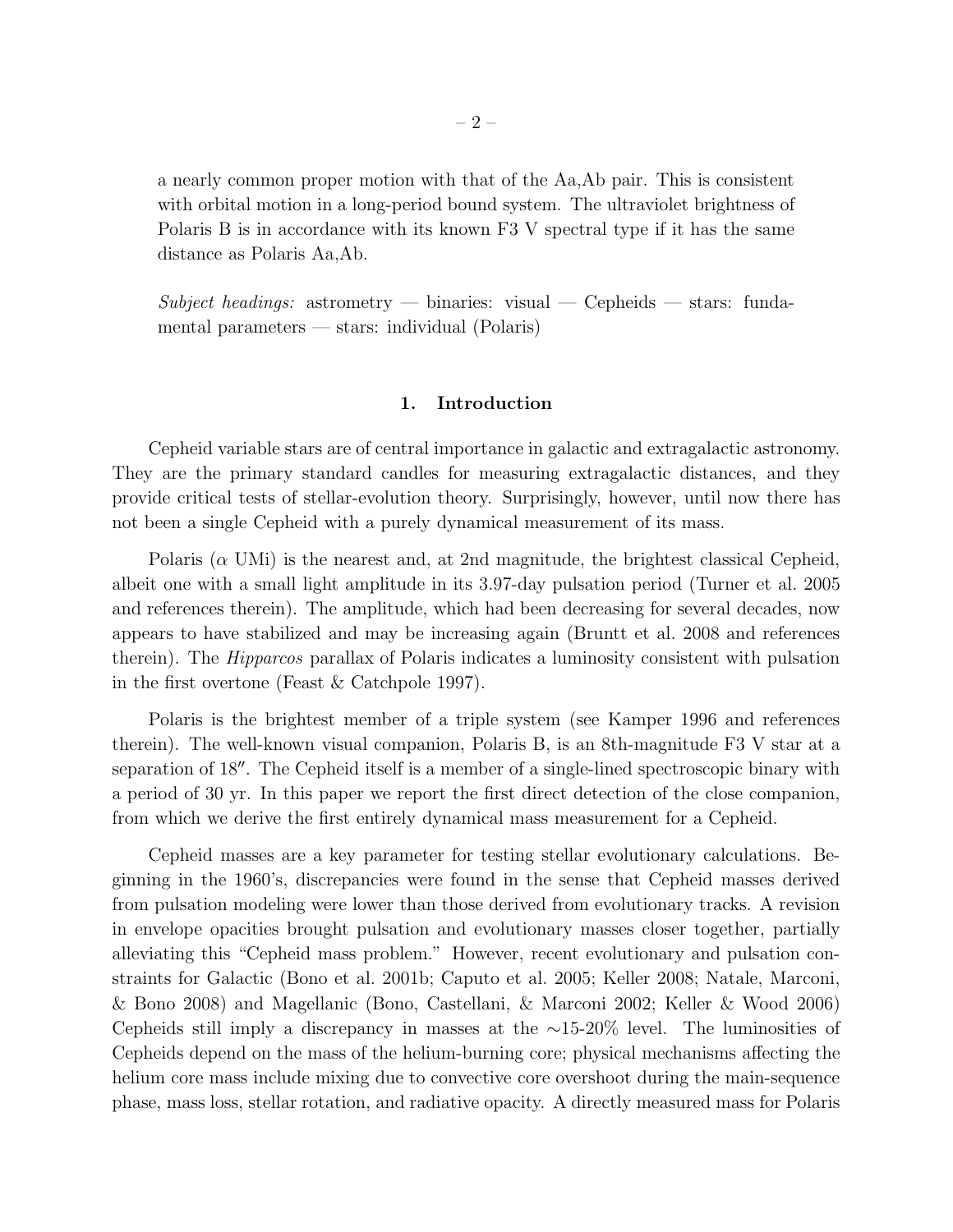would thus provide an important constraint on this theoretical framework.

# 2. Observations and Data Reduction

With the intention of a direct detection of the close companion, we imaged Polaris with the Hubble Space Telescope  $(HST)$  and the High Resolution Channel (HRC; plate scale 0".026 pixel<sup>-1</sup>) of the Advanced Camera for Surveys (ACS). We chose the ultraviolet F220W filter (effective wavelength  $\sim$ 2255 Å) in order to minimize the contrast between Polaris and the close companion, which we anticipated to be a main-sequence star slightly hotter than the Cepheid, and also to minimize the size of the point-spread function (PSF).

Observations were obtained on 2005 August 2-3, and again on 2006 August 13. At the first epoch we obtained a series of 0.1 to 0.3 s exposures dithered across 200 pixels on the chip over the course of one HST orbit, with several exposures taken at each dither position. At the second epoch we used the same dither pattern, but divided the spacecraft orbit between a series of 0.3 s exposures on Polaris A and 20 s exposures on Polaris B. For the longer exposures, we placed Polaris B at the same chip location as Polaris A in the short exposures, so as to provide an accurate PSF for a single star at the same place in the field of view.

Figure 1 shows the co-added images of Polaris A from 2005 (left panel) and 2006 (middle panel). The close companion (which we designate Polaris Ab) is detected at the lower left of the primary (at about a "7 o'clock" position). Because of the asymmetric PSF shape, we performed several checks to confirm that the apparent companion is not an artifact. The right-hand frame in Figure 1 shows Polaris B in the 2006 image, with the star shifted to the same field position as Polaris A, and with its image scaled to the same flux as Polaris A. This PSF shows no artifact at the location of the companion seen in the images of Polaris A.

Figure 2 shows contour maps of the same three images. Again the faint companion is seen in the 2005 and 2006 images of Polaris A, and there is no PSF artifact at this location in the image of Polaris B. We also retrieved images from the HST archive of several standard stars observed with ACS/HRC in the F220W filter over an interval of four years. Examples of these observations are shown in Figure 3. Although the PSF structure does vary somewhat with time, due to small changes in telescope focus and other instrumental phenomena, none of these images show any artifact at the location of the Polaris Ab companion seen in Figures 1 and 2.

To measure the separation and position angle between Polaris Aa and the newly revealed close companion, we used the calibrated flat-fielded exposures provided by the HST reduction pipeline. At each dither location, we median-filtered the repeated observations to remove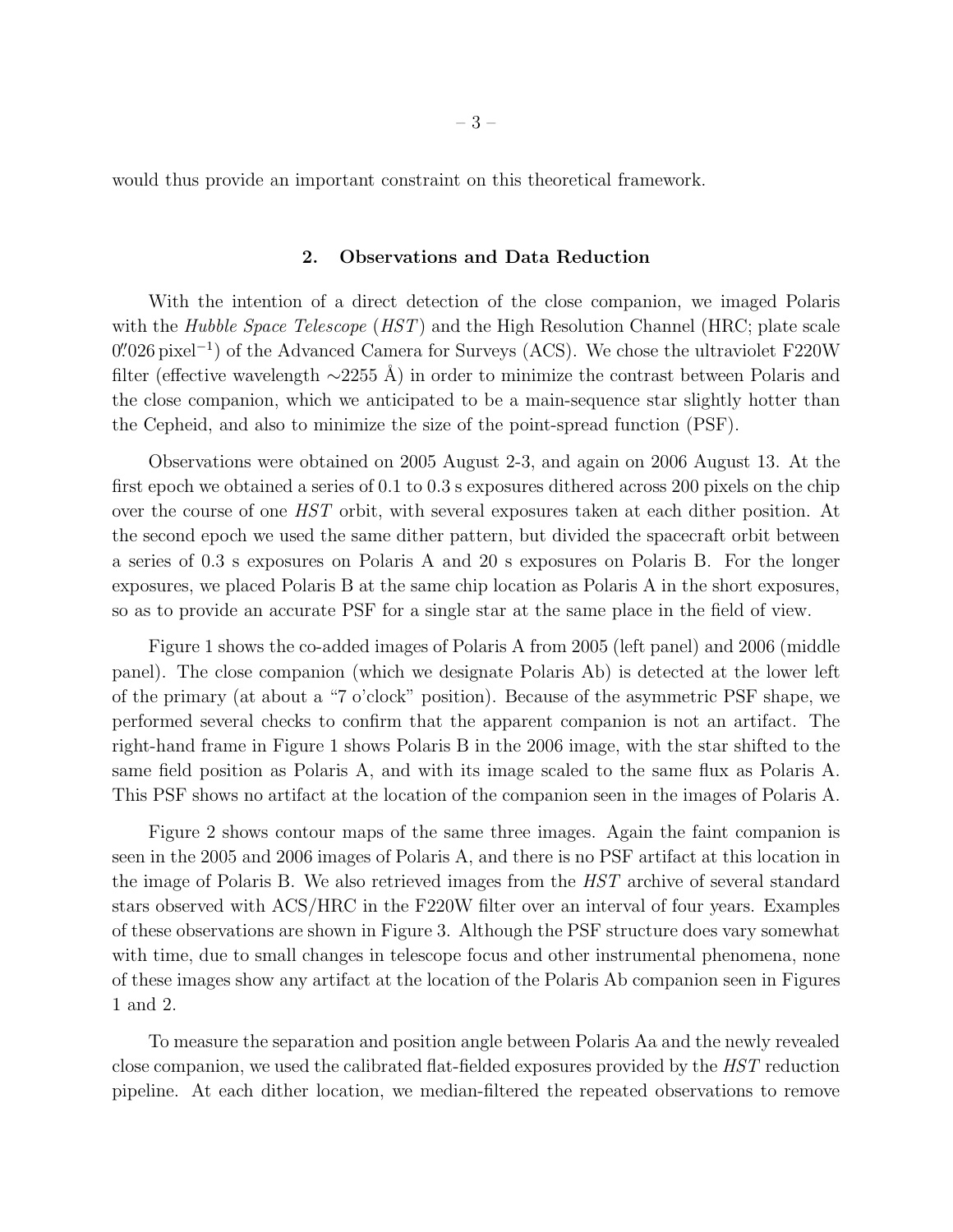cosmic rays. We then extracted subarrays from the images centered on Polaris Aa with a size of  $0.^{\prime\prime}85\times0.^{\prime\prime}85$ . We used the observations of Polaris B from 2006 as a reference PSF to construct models of the close pair (Aa,Ab) by searching through a grid of separations and flux ratios. The IDL *interpolate* procedure was used to shift the PSF by sub-pixel intervals, using cubic convolution interpolation. The background was least-squares fitted with a tilted plane.

The separations, position angles (PAs), and magnitude differences, determined through  $\chi^2$  minimization between the models and the observations, are given in Table 1. The uncertainties were determined by analyzing multiple images individually and computing the standard deviation. We applied the filter-dependent geometric distortion correction of Anderson & King (2004) to convert the pixel values to a separation in arcseconds. To define the orientation of the detector y-axis on the sky, and thus determine the PA of the binary relative to the pole for the equinox J2000.0, we used the HST image-header keyword PA APER.

We also measured the separation and PA of the wide companion, Polaris B, relative to Aa, and the results are presented in Table 2. The good agreement with the historical measurements of the PA of Polaris B relative to A (see §4) indicates that we are properly defining the direction of north in spite of the extreme northerly declination. (Since the historical double-star convention is to give the PA for the equinox of the date of observation, we computed the precession corrections and give the adjusted PAs in the footnotes to Tables 1 and 2, for the convenience of archivists.)

## 3. Orbital Solutions

We stress that the orbital analyses discussed below are only preliminary fits to data with a very limited sample (only two points) of separations and PAs. We followed three different approaches to determining the orbital parameters, in order to illustrate the scope of the available data.

Kamper (1996) rederived the single-lined spectroscopic orbit of Polaris Aa using improved radial-velocity data, and a careful removal of the velocity signal due to the Cepheid pulsation. His solution provides the period, time of periastron passage, eccentricity, angle between the node and periastron, and the radial-velocity semi-amplitude of the primary (denoted  $P, T, e, \omega$ , and  $K_{Aa}$ , respectively). By comparing the *Hipparcos* proper motion of Polaris Aa (which, over the duration of the *Hipparcos* mission, is nearly instantaneous in the context of the 30-year orbit) with the ground-based long-term average proper motion from the FK5 (which is essentially the motion of the center of mass), Wielen et al. (2000) deter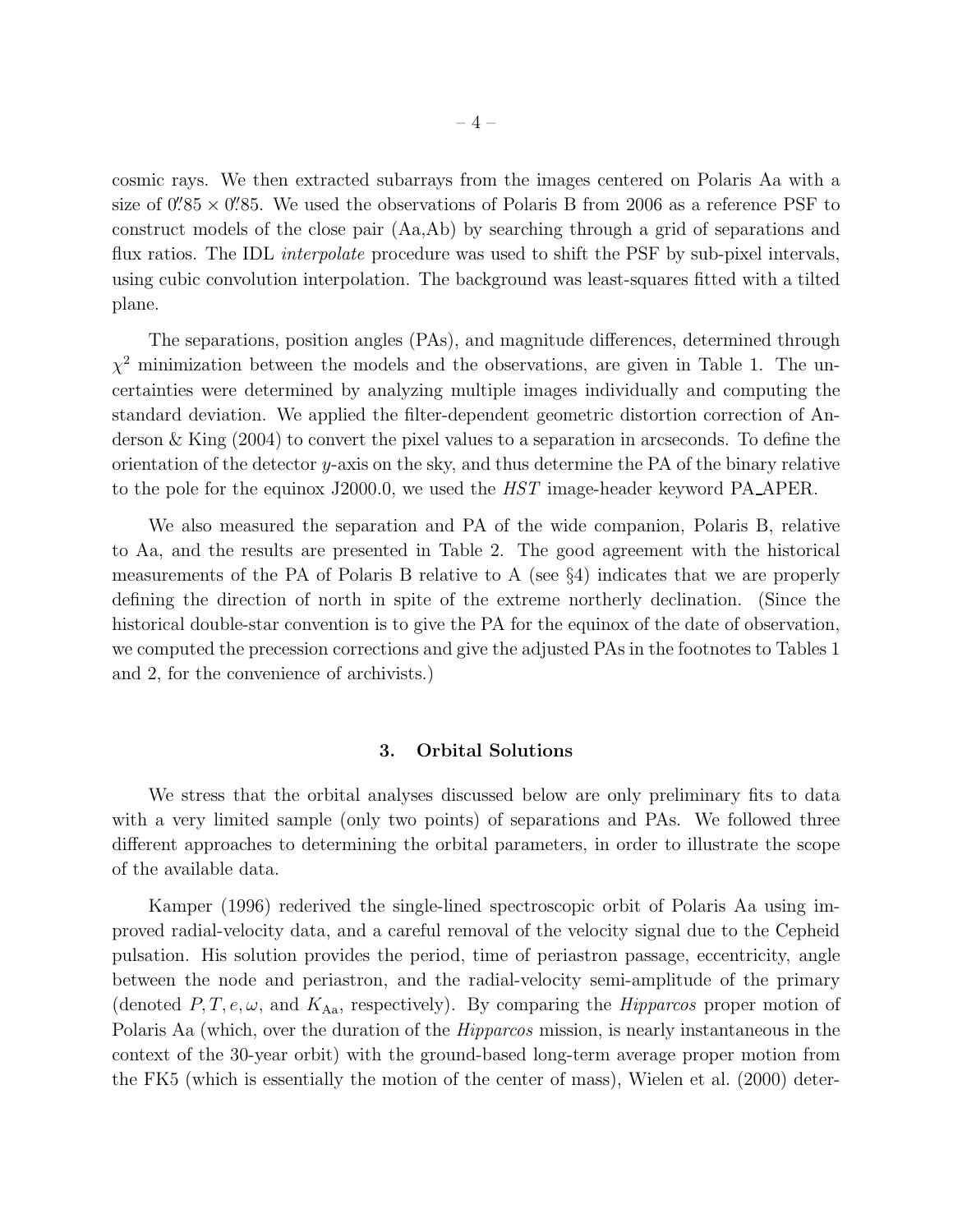mined the inclination and the PA of the line of nodes (i and  $\Omega$ ). Their analysis, however, allows for retrograde and prograde orbital solutions (the two orbits being tangential at the Hipparcos epoch), with two different values of i and  $\Omega$ . The orbital parameters based on the Kamper (1996) and the two Wielen et al. (2000) solutions are presented in Table 3.

The HST detection of the close companion Ab and its orbital motion at two epochs establishes a retrograde sense for the orbit (thus confirming the strong preference stated by Wielen et al. for their retrograde solution). Additionally, it provides constraints on the remaining unknown parameter of the orbit, the semi-major axis a. A combination of the spectroscopic mass function,

$$
f(M) = (M_{\rm Ab} \sin i)^3 / (M_{\rm Aa} + M_{\rm Ab})^2 = 3.784 \times 10^{-5} K_{\rm Aa}^3 P (1 - e^2)^{3/2},
$$

with the total mass from Kepler's Third Law,

$$
M_{\text{tot}} = M_{\text{Aa}} + M_{\text{Ab}} = \frac{a^3}{\pi^3 P^2},\tag{1}
$$

then yields the masses of the binary components,

$$
M_{\rm Ab} = 0.03357 \frac{K_{\rm Aa} a^2 \sqrt{1 - e^2}}{\pi^2 P \sin i},
$$
  

$$
M_{\rm Aa} = M_{\rm tot} - M_{\rm Ab},
$$

where a and the parallax  $\pi$  are in arcseconds, P is in years,  $K_{Aa}$  is in km s<sup>-1</sup>, and the masses are in  $M_{\odot}$ .

In §3.1-3.3 we describe the orbital fits that we computed based on a synthesis of the spectroscopic, astrometric, and HST data. In these sections, we present three successively more comprehensive orbital solutions. Table 4 summarizes the orbital parameters determined from each of these fits; the individual columns are described in more detail in §3.1-3.3.

## 3.1. Semi-major Axis

As a first approximation to an orbital solution, we fixed the spectroscopic and astrometric parameters  $(P, T, e, \omega, i, \Omega)$  to be those determined by Kamper (1996) and Wielen et al.  $(2000)$ , and solved only for the semi-major axis a based on the two  $HST$  separation measurements. The orbital parameters for this solution are listed in the second column of Table 4. Figure 4 compares this retrograde orbit fit with the *HST* measurements, and shows extremely poor agreement for the PAs. However, the relatively large uncertainties in i and  $\Omega$ determined by Wielen et al. (2000) provide considerable flexibility for adjusting the orbital parameters in order to improve the fit quality.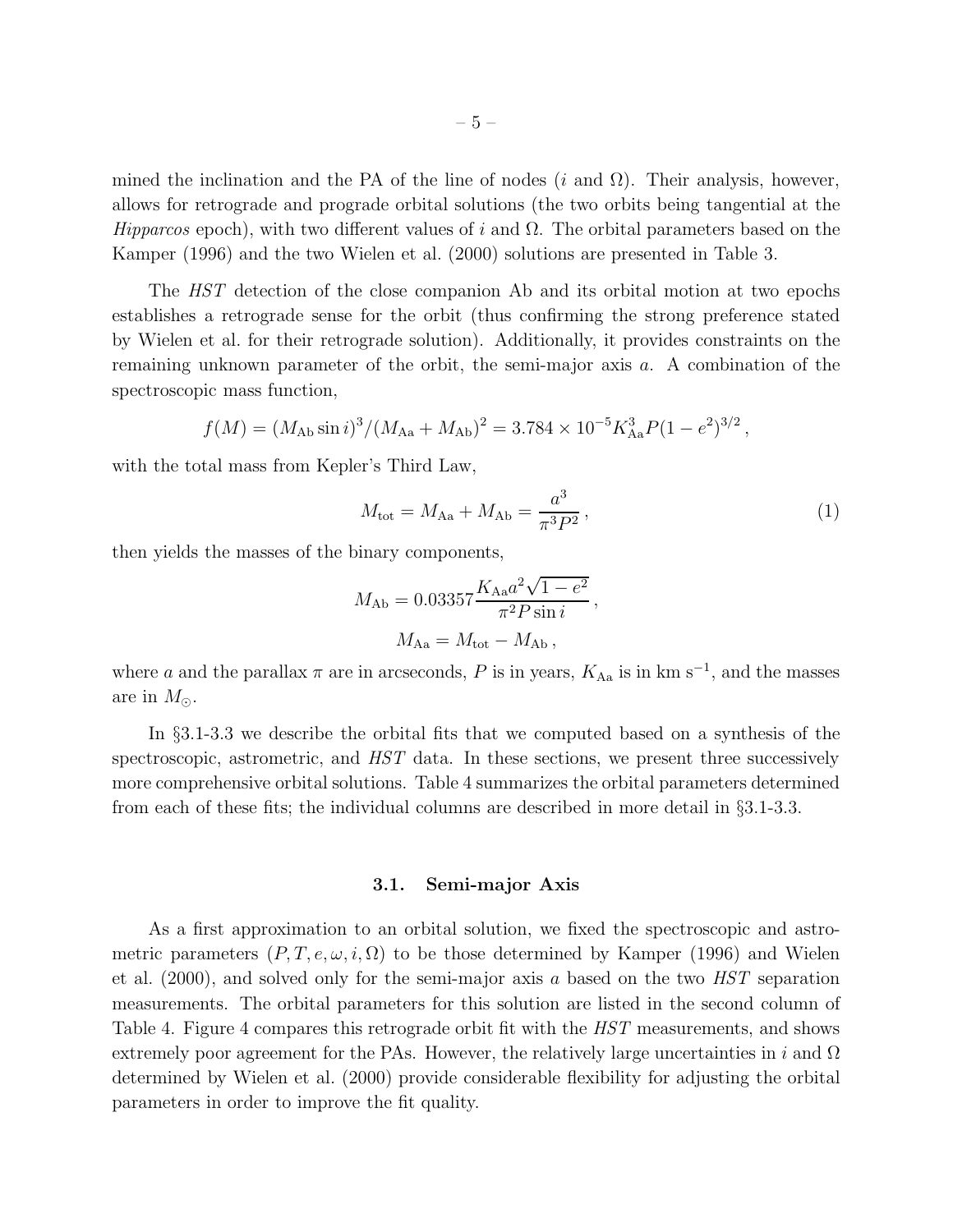#### 3.2. Best Fit to the HST Measurements

To get a better fit to the HST data, we solved for i,  $\Omega$ , and a based on the two separation and PA measurements from the HST observations, while holding the relatively well-determined spectroscopic parameters  $(P, T, e, \text{ and } \omega)$  fixed. We computed the orbit fit through a standard Newton-Raphson method in  $\chi^2$  space, and present the results in the third column of Table 4.

To explore the range of orbital parameters that fit the HST data, we performed a Monte Carlo search by selecting values of i,  $\Omega$ , and a at random. We searched for 10,000 solutions within the 3 $\sigma$  confidence interval, corresponding to a difference of  $\Delta \chi^2 = 9$  from the minimum  $\chi^2$  value. Figure 5 shows cross-cuts through the  $\chi^2$  surfaces for the three derived parameters. Using the recently revised  $Hipparcos$  parallax of  $7.72\pm0.12$  mas (van Leeuwen et al. 2007), we computed the total mass of the binary through Kepler's Third Law for all of the solutions found in the Monte Carlo search. In the last panel of Figure 5 we show a plot of the total mass versus inclination. Because a visual orbit is insensitive to the individual masses of the components, when combining the total mass with the spectroscopic mass function, there exist values of the inclination that produce negative masses for  $M_{\rm Aa}$  or  $M_{\rm Ab}$ . In the remaining analysis we removed these negative-mass solutions from our sample of possible orbits. Essentially, this rejects all orbital solutions with  $i > 168^\circ$ . The  $1\sigma$  uncertainties listed in the third column of Table 4 are determined from the  $\Delta \chi^2 = 1$  confidence interval of the modified distribution. The values of i and  $\Omega$  agree with the retrograde parameters computed by Wielen et al. (2000) at the  $1.5\sigma$  and  $2.2\sigma$  levels respectively. Figure 6 shows three examples illustrating how the orbit fit varies within a  $1\sigma$  confidence interval.

We note that the HST-only solution yields a secondary mass of  $M_{\rm Ab} = 1.8 M_{\odot}$  (Table 4, col. 3), corresponding approximately to an A5 V star. The discussion below in §5.1, as well as the lack of a detection of the companion in UV spectra obtained by Evans (1988) with the International Ultraviolet Explorer (IUE ), makes it highly improbable that Ab could be this hot. With only two *HST* measurements sampling the orbit thus far, we do not yet have a good constraint on the curvature, and hence acceleration, of the orbit. In turn, this limits how well we can determine the total system mass, and it contributes to the large errors quoted in Table 4.

## 3.3. Joint Fit to *HST* and Proper-Motion Measurements

Incorporation of the *Hipparcos* proper-motion measurements into the orbital fit extends the time coverage of the measurements to ∼15 years. This represents a significant fraction of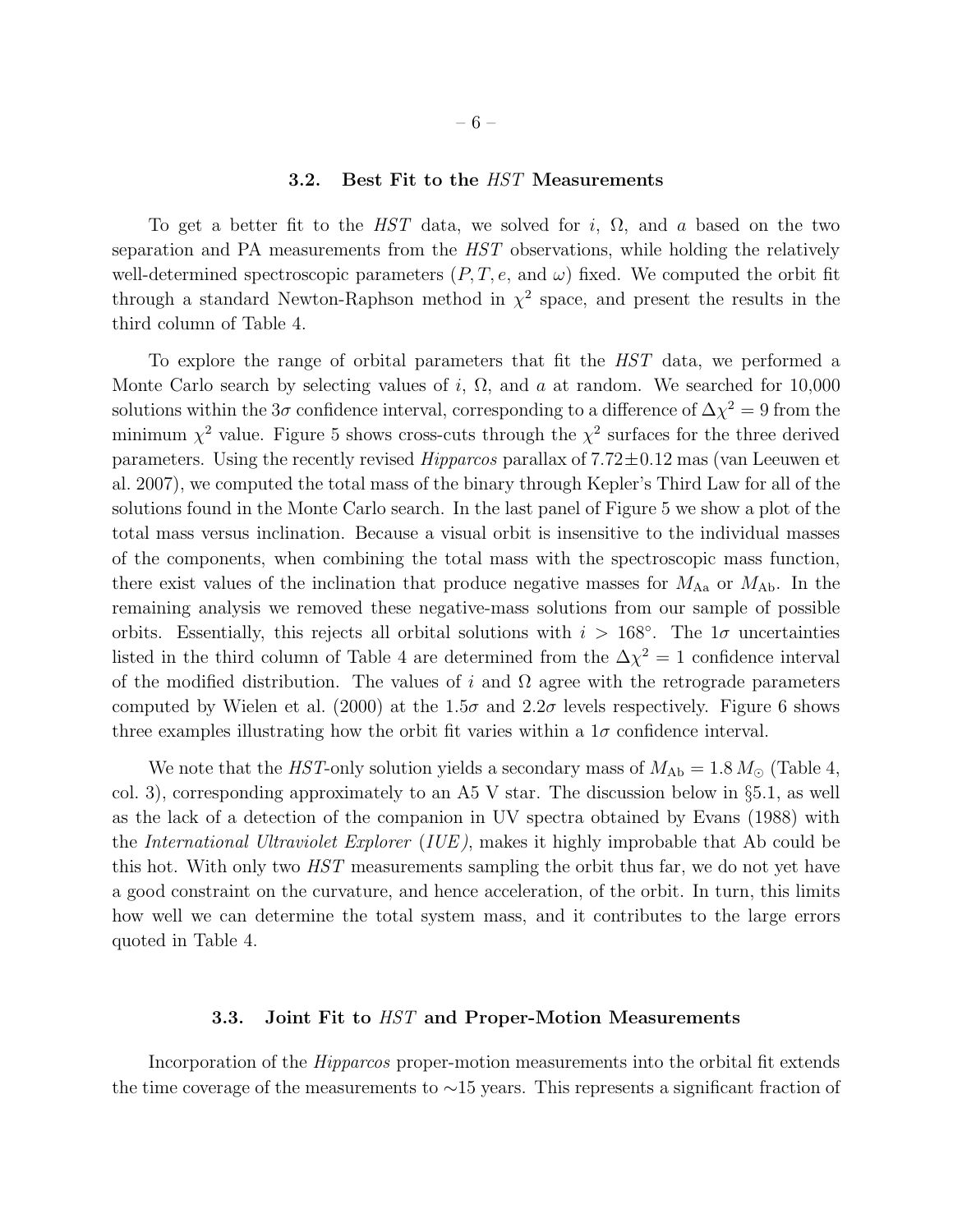the orbital period and is therefore likely to improve the reliability of the results. Following the technique described in Wielen et al. (2000), we performed a simultaneous fit to the proper-motion data and the HST measurements.

As Wielen et al. point out, the FK5 proper motion is averaged over several cycles of the orbital period and therefore reflects the center-of-mass motion of Polaris Aa,Ab. Because of the shorter time span of the Hipparcos mission, the Hipparcos proper motion more nearly represents an instantaneous measurement of the combined proper motion of the center of mass of the Aa,Ab pair and the orbital motion of the photocenter about the center of mass at the epoch of the observations (∼1991.3). The difference between the FK5 and Hipparcos proper motions thus gives the offset caused by the orbital motion.

In computing the joint fit, we held the spectroscopic parameters  $(P, T, e, \omega, \text{ and } K_{\text{Aa}})$ fixed at the Kamper (1996) values and solved for i,  $\Omega$ , and a, again using a Newton-Raphson technique in  $\chi^2$  space. The input data were the relative positions of Aa and Ab at the two HST epochs, and the difference between the Hipparcos and FK5 proper motions. To incorporate the proper-motion data into the orbit fit, we had to compute the time-dependent offset of the photocenter relative to the center of mass predicted by the orbital parameters during the time of the Hipparcos observations. To compute these offsets, we converted the semi-major axis of Polaris Aa determined from the single-lined spectroscopic orbit to the semi-major axis of the photocenter by using the mass ratio computed from the full set of orbital parameters and a magnitude difference between Aa and Ab of  $\Delta V = 7.2$  (see §5.1). This conversion is specified by eqns. (8) and (9) in Wielen et al. (2000). The expected difference between the instantaneous and the mean proper motion  $(\Delta \mu_{\text{fit}})$  at the central epoch of the Hipparcos observations is then computed from eqn. (18) of Wielen et al.

Table 5 shows the values of the proper motions used by Wielen et al. (2000). The first line shows the proper motion of Polaris given in the FK5 catalog  $(\mu$ <sub>FK5</sub>). In the second line, a systematic correction is applied to convert the proper motion from the FK5 reference system to the *Hipparcos*/ICRS system (Wielen et al. 2000). The proper motion measured by *Hipparcos* ( $\mu_{HIP}$ ) is given in the third line. The difference in the measured proper motions  $\Delta \mu = \mu_{HIP} - \mu_{FK5}$  is given in the fourth line.

The last line in Table 5 shows the best-fit difference between the instantaneous and mean proper motion ( $\Delta \mu_{\text{fit}}$ ) calculated from our simultaneous fit to the relative separation and PA measurements of Polaris Aa,Ab and the proper-motion data. Figure 7 shows a graphical representation of the Hipparcos and FK5 proper motions, and compares our bestfit value with the measured value for the difference between the instantaneous and mean proper motions.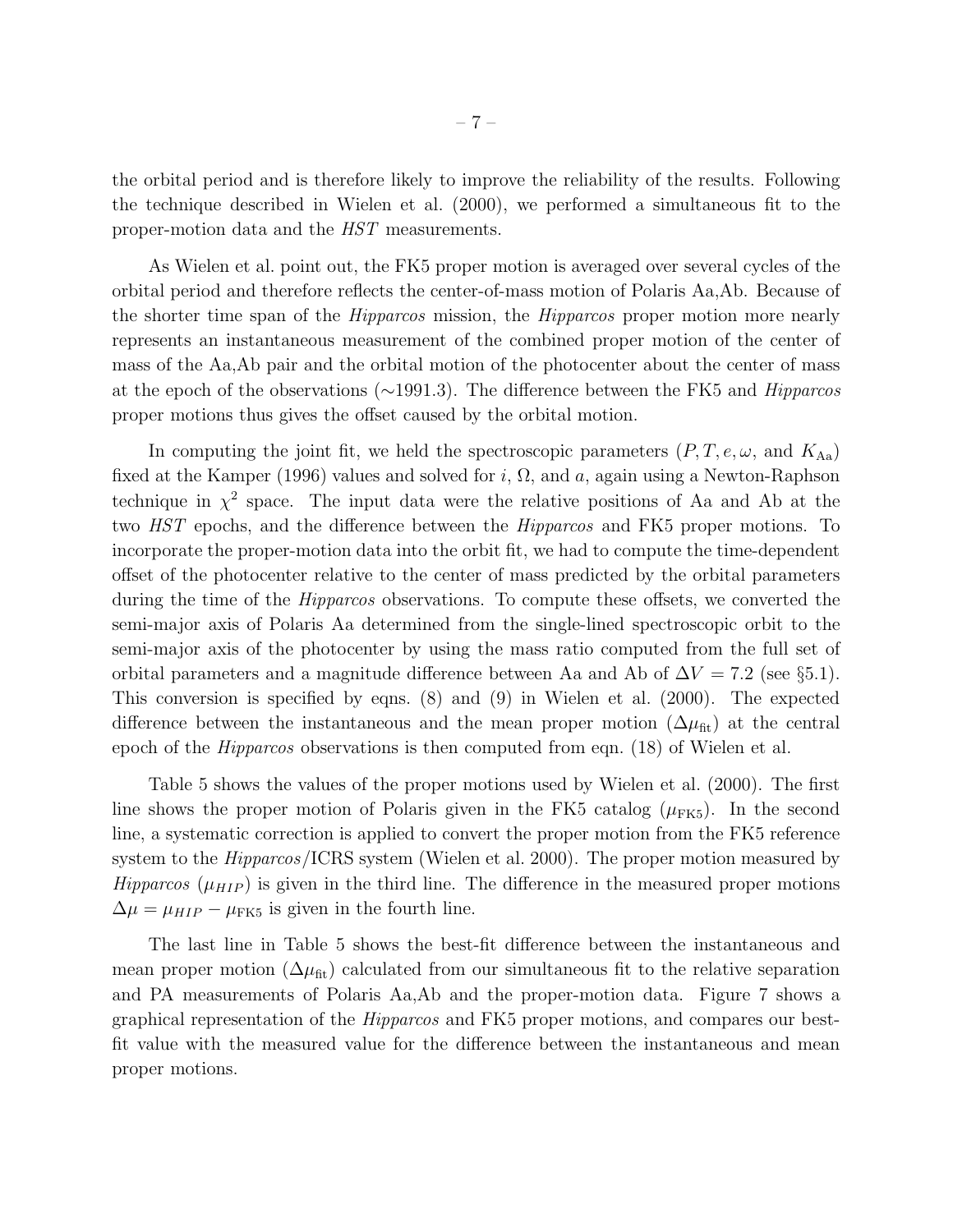As Figure 7 illustrates, the best-fit value of  $\Delta\mu$  in right ascension agrees well  $(0.7\sigma)$ with the measured value, but the agreement is poorer  $(3.2\sigma)$  in declination. This discrepancy probably arises from our constraining the spectroscopic parameters to be exactly those derived by Kamper (1996), thus forcing the proper motions and HST measurements to absorb the errors. We found that by allowing some variation in the spectroscopic parameters, we could substantially improve the fit to the proper-motion measurements. Once we have sampled enough of the visual orbit to better constrain i,  $\Omega$ , and a, the optimal orbital solution should be found by doing a simultaneous fit to the radial-velocity, HST, and proper-motion data. Unfortunately, however, Kamper only tabulated the radial velocities before removal of the pulsational variation, so a re-computation of the pulsation corrections would have to be carried out—a task well beyond the scope of this paper, and one that should await the availability of more HST observations.

The orbital parameters and derived masses from our final combined fit are given in the last column of Table 4, which also contains our final best estimates for the dynamical masses of both stars. The best-fit orbit of Polaris Ab relative to Aa is plotted in Figure 8. The shaded-gray portion of the orbit marks the location of the companion during the interval of the Hipparcos observations in the early 1990's, and it should be noted that the direction of motion at that time was, of course, 180◦ different from the direction of the differential motion of Polaris Aa  $(\Delta \mu_{\text{fit}})$  shown as a green arrow in Figure 7.

## 4. Astrometry of Polaris B

Visual measurements of the PA and separation of the wide companion Polaris B relative to Polaris A extend back to the early 19th Century, with a few photographic observations being available from the 20th Century. We have compiled these measurements from Kamper ([1](#page-7-0)996) and the Washington Double Star Catalog (Mason et al.  $2001$ )<sup>1</sup>.

In Figure 9 we plot the PA measurements of Polaris B, which have been precessed to the J2000.0 equinox. Due to its slow relative motion and large magnitude difference, Polaris A,B was generally not included in the major double-star observing programs, especially in the latter half of the 20th Century. This had the consequence that most of the measures that were obtained tended to be made by less-experienced observers, often using older techniques and/or smaller telescopes; this may explain the surprisingly large scatter in the late 20th Century. A linear least-squares fit to the data yields a rate of change in the PA of  $-0.00035 \pm 0.00035$ 0.00094 yr<sup>-1</sup>, consistent with no detectable change in PA for the past two centuries. (The

<span id="page-7-0"></span><sup>&</sup>lt;sup>1</sup>See<http://ad.usno.navy.mil/wds>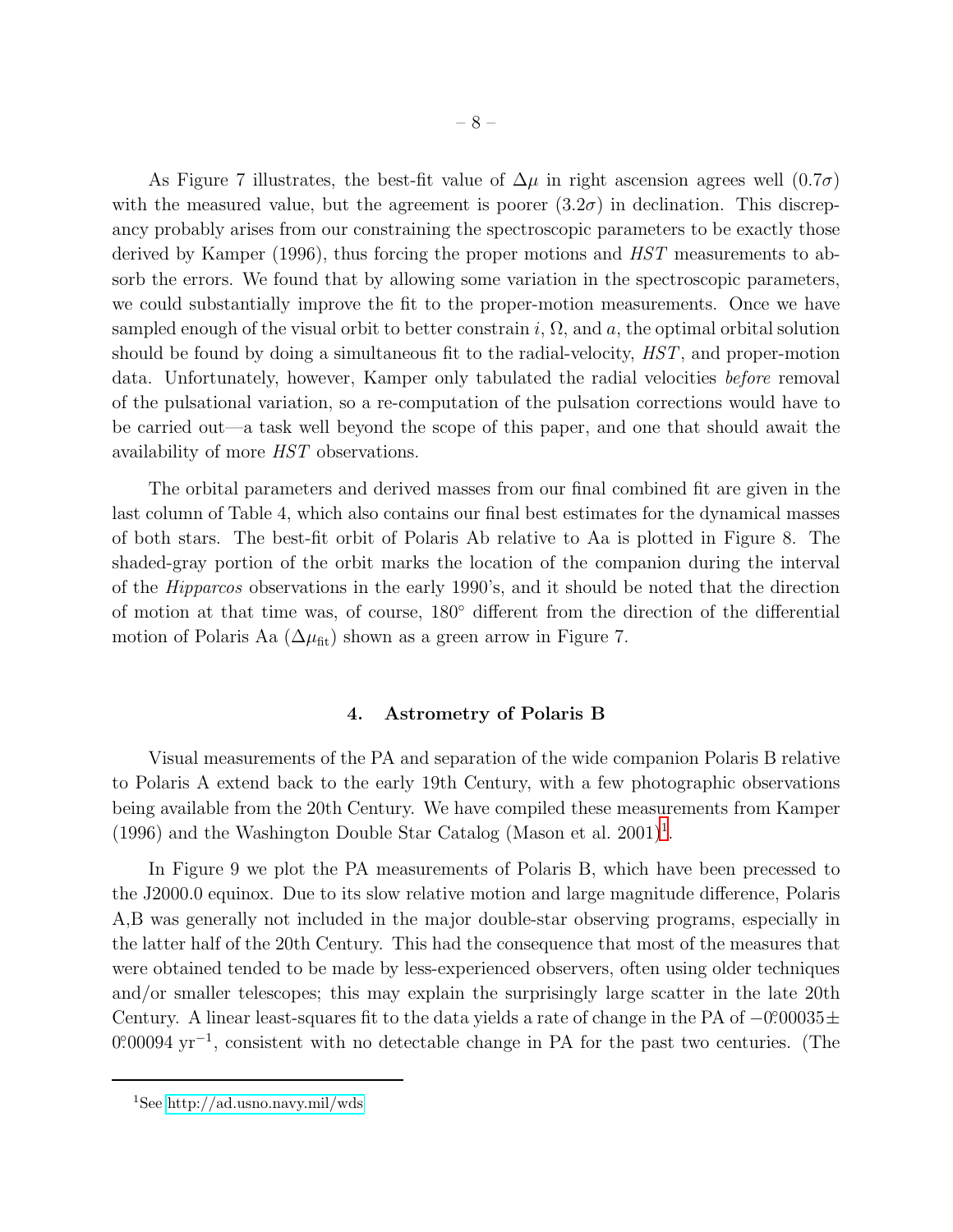earlier work of Kamper had given a marginal detection of  $+0.0086 \pm 0.0076$  yr<sup>-1</sup>.)

The separation measurements for Polaris B are plotted in Figure 10. There has been a slow downward trend in the separation, with a least-squares fit giving a rate of  $-1.67 \pm$ 0.19 mas yr<sup>-1</sup>. Kamper (1996), from the ground-based measures only, had found  $-1.7 \pm$ 0.6 mas yr<sup>-1</sup>. Since the absolute proper motion of Polaris A is  $\sim$ 46 mas yr<sup>-1</sup> (see Table 5), the absolute motions of A and B agree to within about 4%. At the distance of Polaris given by the Hipparcos parallax, the difference in tangential velocities between A and B is  $1.03 \pm 0.12$  km s<sup>-1</sup>.

In computing these least-squares fits, we weighted the observations by estimates of their measurement errors. For the HST observations, we applied the uncertainties quoted in Table 2. For the historical measurements, we divided the data into four groups spanning approximately 50 years each. We assumed measurement uncertainties equal to the standard deviation of the values measured in each of these four groups.

The slowly diminishing separation of A and B (at constant PA) is not inconsistent with orbital motion in a physically bound pair—which is also supported by the close similarities of the radial velocities of A and B (Kamper 1996; Usenko & Klochkova 2007). To predict an order-of-magnitude rate of change in the separation, we assumed a circular orbit with a total system mass of  $M_{\rm Aa} + M_{\rm Ab} + M_{\rm B} = 7.15 M_{\odot}$  (based on the Aa+Ab mass of 5.8  $M_{\odot}$ in the last column of Table 4 and a mass for Polaris B of  $1.35 M_{\odot}$ —see below). Adopting the revised Hipparcos parallax of 7.72 mas, and assuming an edge-on orbit with a period of  $\sim$ 100,000 yr, we find a semimajor axis of  $a \approx 32''$  (or 0.02 pc). At the orbital phase implied by the observed separation of 18", the relative motion would then be  $-1.65$  mas yr<sup>-1</sup>, close to the observed value.

## 5. Astrophysical Properties of the Companions of Polaris

# 5.1. Polaris Ab

Our observed ultraviolet magnitude difference between Polaris Aa and Ab may be used to infer the spectral type, and hence the mass, of the newly resolved close companion.

We downloaded UV spectra from the  $IUE$  data archive<sup>[2](#page-16-0)</sup> for three F-type dwarfs having

<sup>&</sup>lt;sup>2</sup>The IUE data were obtained from the Multimission Archive at the Space Telescope Science Institute (MAST). Support for MAST for non-HST data is provided by the NASA Office of Space Science via grant NAG5-7584 and by other grants and contracts.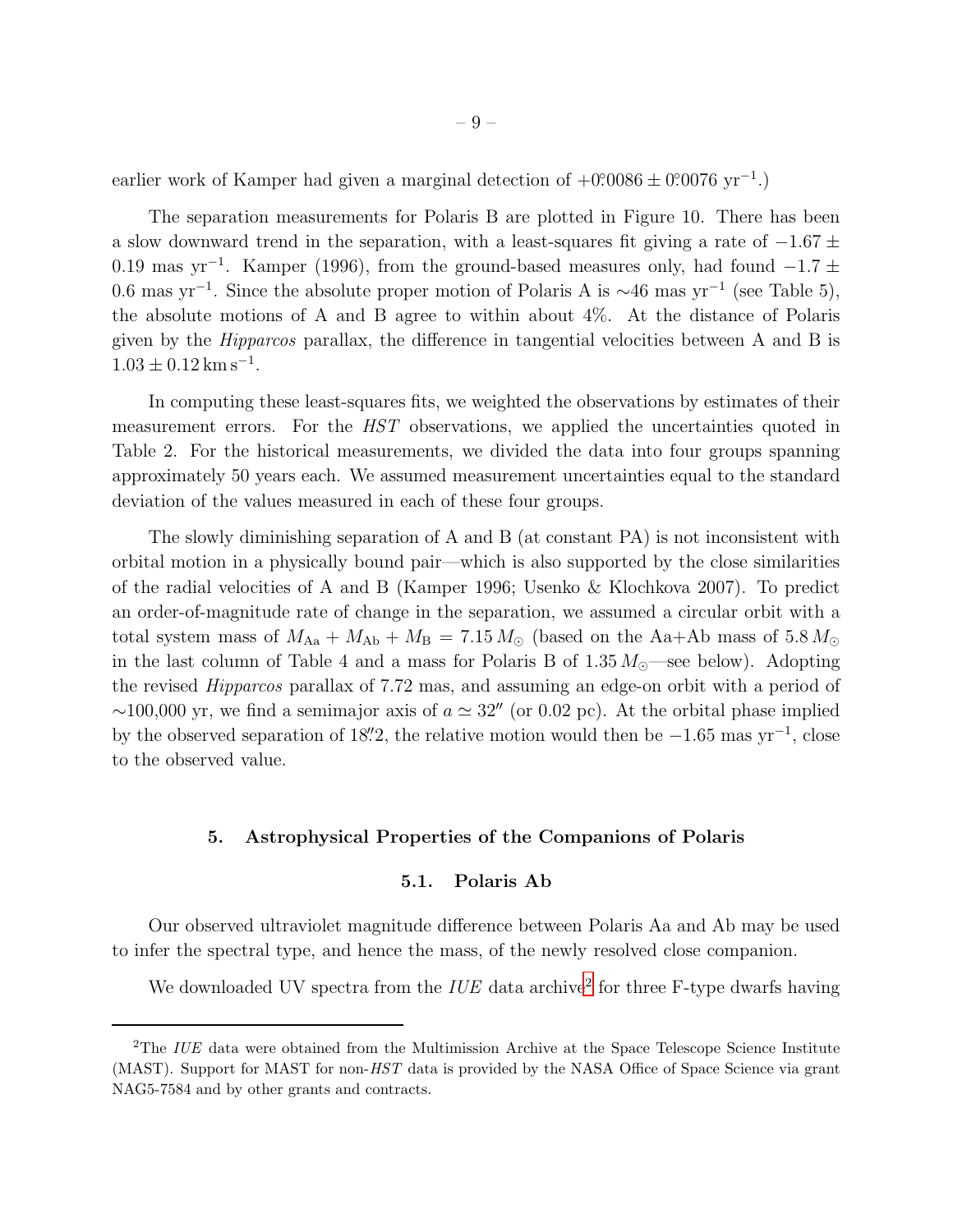accurate spectral types and parallaxes, as well as for Polaris itself. The F stars selected were 78 UMa (HR 4931, HD 113139; F2 V), HD 27524 (F5 V), and HD 27808 (F8 V). The latter two stars (Hyades members), as well as Polaris itself, were taken to be unreddened, while the spectrum of 78 UMa (a member of the Ursa Major group) was dereddened by  $E(B - V) = 0.01$  mag. We then scaled the flux distributions for the three stars to the distance of Polaris, using the respective *Hipparcos* parallaxes.

In Table 6, we list these comparison stars, their spectral types, masses implied by the spectral types, their *Hipparcos* parallaxes, absolute magnitudes based on the parallaxes, and finally the predicted flux ratios relative to Polaris in the ACS/HRC F220W band. The adopted relationship between spectral types and masses is that of Harmanec (1988). The flux ratios were calculated by convolving the F220W system-throughput function (see Chiaberge & Sirianni 2007) with the scaled IUE spectra, and then ratioing with respect to Polaris. In Figure 11 we show the *IUE* spectrum of Polaris and the scaled spectra of the three F dwarfs.

As listed in Table 1, the observed magnitude difference in the ACS/HRC F220W filter between Polaris Aa and Ab is  $5.39 \pm 0.08$  mag, or a flux ratio of  $0.0070 \pm 0.0006$ . A small correction to this ratio is needed because of the small (∼10-15%) contribution to the signal from the red leak in the F220W filter, Polaris Aa being slightly redder than the companion. The red-leak contributions have been tabulated as a function of spectral type by Chiaberge & Sirianni (2007), leading to a corrected in-band flux ratio of  $0.0074 \pm 0.0006$ . This value is entered in the fourth row of Table 6, and is marked with a horizontal line in Figure 11. Interpolation in the last column of Table 6 then leads to an inferred spectral type of about F6 V, an absolute visual magnitude of  $M_V \simeq +3.6$ , and an expected mass of 1.3  $M_{\odot}$ .

The apparent V-band magnitude of Polaris Ab, for a distance modulus  $(m-M)_0 = 5.56$ , is inferred to be about 9.2, or some 7.2 mag fainter at V than Polaris Aa. This illustrates the advantage of observing the Polaris system in the ultraviolet, which lessens the contrast by nearly 2 mag.

#### 5.2. Polaris B

As listed in Table 2, we also measured the F220W flux difference between Polaris Aa and B as  $4.49 \pm 0.04$  mag, or a flux ratio of  $0.0160 \pm 0.0006$ . Correction for red leak, as described above, changes the flux ratio to  $0.0178 \pm 0.0006$ , entered in the second row of Table 6, and also marked with a horizontal line in Figure 11. Interpolating again in the table, we see that this ratio corresponds to a star intermediate between types F3 V and F4 V. In the case of the well-resolved Polaris B the optical spectral type has been determined from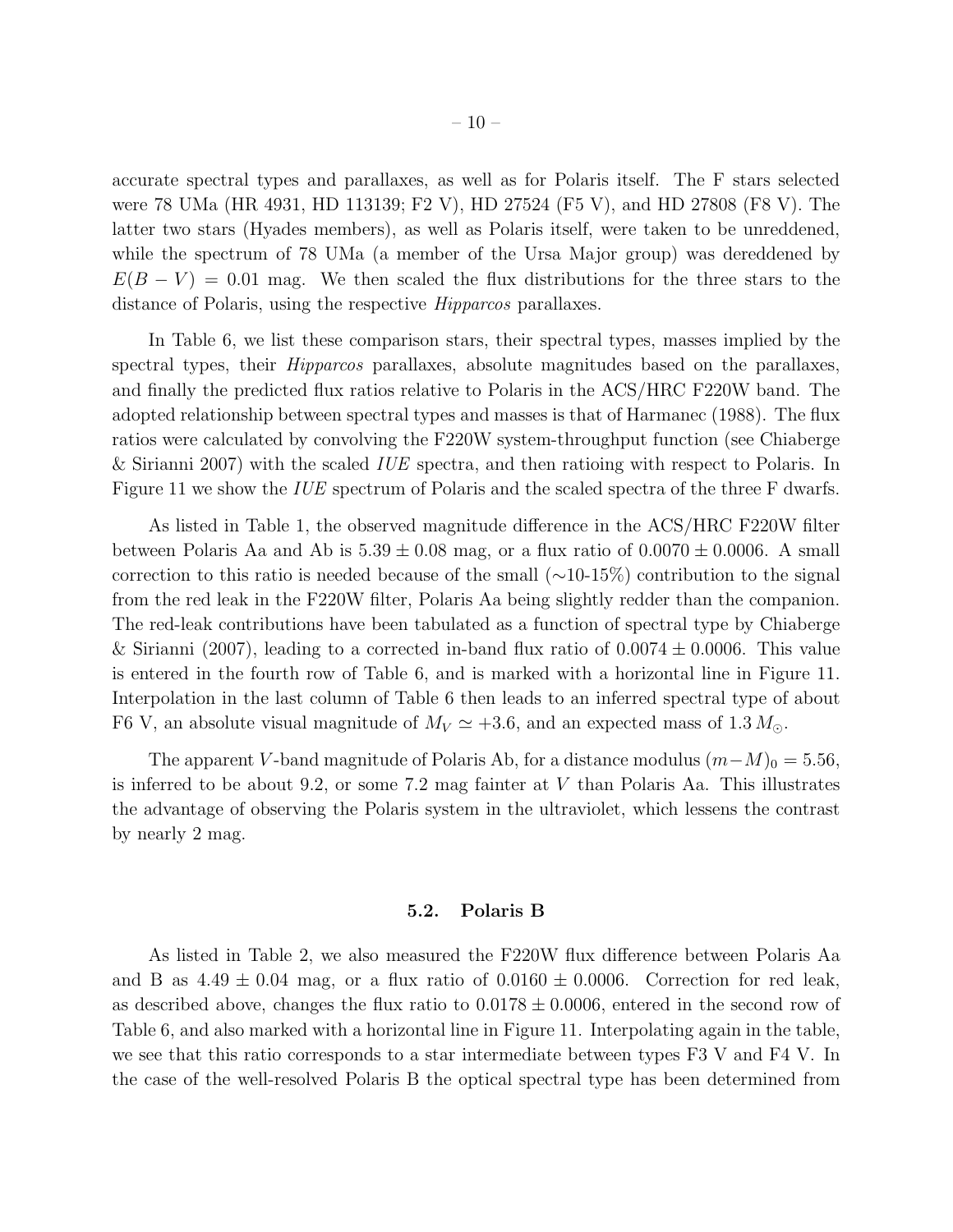the ground. Our result is in gratifying agreement with the spectral type of F3 V found by Turner (1977) and Usenko & Klochkova (2007), who also cite earlier spectral classifications of Polaris B by experts such as Bidelman. This finding not only validates our photometric analysis of Polaris Ab above, but again supports the physical association of Polaris A and B. Based on the relationship between spectral type and mass in Table 6, we infer the mass of Polaris B to be near  $1.35 M_{\odot}$ .

Using the same method as for Polaris Ab, we can use the UV flux ratio to infer the V magnitude of Polaris B to be 8.7. The visual magnitude of Polaris B can be measured from the ground, but is made difficult by scattered light from Polaris A. Kamper (1996) used CCD imaging to determine a magnitude difference with respect to A of  $\Delta V = 6.61$ , implying  $V = 8.59$  (in good agreement with earlier photoelectric measurements of  $V = 8.5$  and 8.60 by Fernie 1966 and McNamara 1969, respectively; Fernie included an approximate correction for scattered light, and McNamara states that he observed only on excellent nights). In more recent work, to be reported separately, we have been carrying out astrometry of Polaris B with the Fine Guidance Sensors (FGS) onboard *HST*. As a byproduct, these observations yield an accurate V magnitude of  $8.65 \pm 0.02$ . Thus our indirectly inferred V magnitude for Polaris B of 8.7 agrees very well with the ground- and  $HST$ -based observations.

#### 6. Dynamical Masses

## 6.1. Polaris Ab

The final column in Table 4 lists the dynamical masses of both components of the close pair Aa,Ab obtained from our final orbital solution, as described in §3.3. For Ab, the dynamical mass is  $1.26_{-0.07}^{+0.14} M_{\odot}$ . This is in remarkably good agreement with the  $1.3 M_{\odot}$ inferred indirectly from the UV flux difference (§5.1), and is an indicator of the validity of our orbital solution.

#### 6.2. Theoretical Implications of the Cepheid's Dynamical Mass

The dynamical mass of the Cepheid Polaris Aa from our final orbital solution, as listed in the last column in Table 4, is  $4.5^{+2.2}_{-1.4} M_{\odot}$ .

We compare this result first with theoretical "evolutionary" masses,  $M_e$ . The input data are the intensity-averaged mean apparent magnitudes ( $m_V = 1.98$ ,  $m_B = 2.58$ , from Fernie et al. 1995 and assumed to be unreddened), the revised *Hipparcos* distance of  $129.5 \pm 2.0$  pc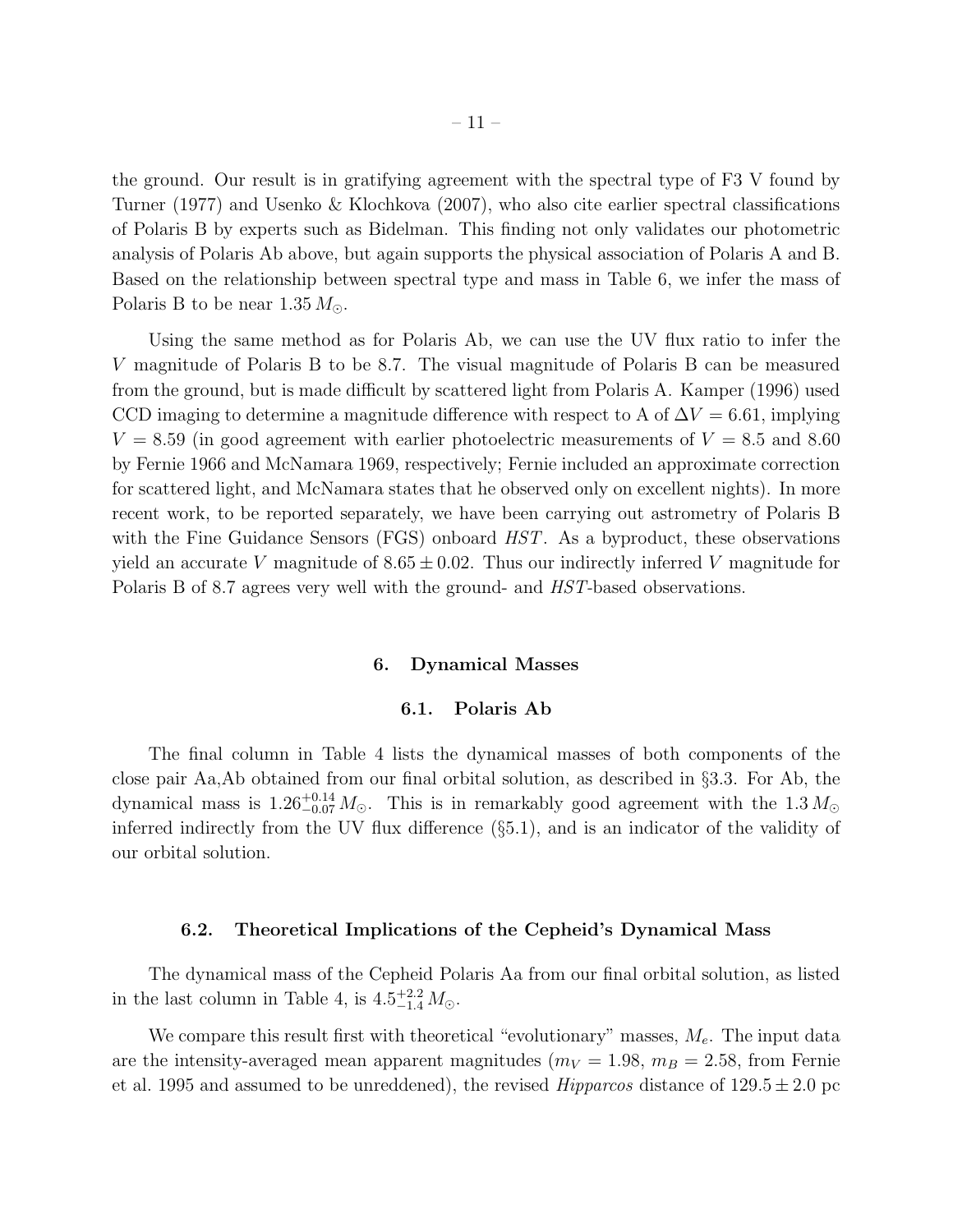(van Leeuwen et al. 2007), and a solar metal abundance (Luck & Bond 1986; Usenko et al. 2005). We adopt the mass-period-luminosity (MPL) relation for He-burning fundamental pulsators provided by Caputo et al. (2005, their Table 4). Before using this relation, we fundamentalized the first-overtone (FO) pulsation period of Polaris with the relationship  $\log P_{\rm F} = \log P_{\rm FO} + 0.13$ . By assuming Cepheid luminosities predicted by "canonical" evolutionary models that neglect convective-core overshooting, we find  $M_e = 6.1 \pm 0.4 M_{\odot}$ . On the other hand, if we assume luminosities predicted by "noncanonical" evolutionary models that account for mild convective-core overshooting, given by  $L/L_{\text{can}} \simeq 1.3$ , we find  $M_e = 5.6 \pm 0.4 M_{\odot}$ . Use of the mass-color-luminosity (MCL) relation (Caputo et al. 2005, Table 5) yields very similar evolutionary masses.

The HR diagrams in Figure 12 show a direct comparison between theoretical evolutionary tracks and observations in the  $M_V$ ,  $(B - V)_0$  plane. In both panels of Figure 12 we plot the location of Polaris with an open triangle enclosing a small error bar. The top panel shows canonical evolutionary tracks at solar chemical composition;  $M_e \simeq 6 M_{\odot}$  provides a good fit to the position of Polaris. The bottom panel shows noncanonical tracks, suggesting  $M_e \simeq 5.5 M_{\odot}$ , except that the tip of the blue loop is not quite as hot as Polaris. However, the blueward extension of the loops is affected by chemical composition and by physical and numerical assumptions (Stothers & Chin 1991; Chiosi, Bertelli, & Bressan 1992; Bono et al. 2000; Meynet & Maeder 2000; Xu & Li 2004).

To compare our result with "pulsation" masses,  $M_p$ , we used the mass-dependent periodluminosity-color (PLC) relation of Caputo et al. (2005, their Table 2). We again fundamentalized the pulsation period of Polaris, and using its intensity-averaged value of  $M_V$ find  $M_p(\text{PLC}) = 5.1 \pm 0.4 M_{\odot}$ . The pulsation mass of Polaris can also be estimated using the predicted period-mass-radius (PMR) relation for first-overtone Cepheids of Bono et al. (2001a), along with the radius of Polaris,  $R = 46 \pm 3 R_{\odot}$ , measured interferometrically by Nordgren et al. (2000). This gives  $M_p(\text{PMR}) = 4.9 \pm 0.4 M_\odot$ .

The lower pulsation masses, taken at face value, are thus in better agreement with the nominal dynamical mass than are the higher evolutionary masses. However, the current  $1\sigma$  range of the measured dynamical mass,  $3.1-6.7 M_{\odot}$ , encompasses the entire range of theoretical masses. Thus, our discussion serves mainly to emphasize the crucial importance of reducing the error bars through continued HST high-resolution imaging of the Polaris Aa,Ab system. In addition, our companion HST FGS astrometric program will provide an improved trigonometric parallax. Doubtless there will also be future improvements in the spectroscopic orbit (e.g., Turner et al. 2006; Bruntt et al. 2008). Simulations suggest that we can reduce the uncertainty on the Cepheid's dynamical mass to below  $\pm 0.6 M_{\odot}$ . This would provide a major constraint on the evolution of intermediate-mass stars and the physics of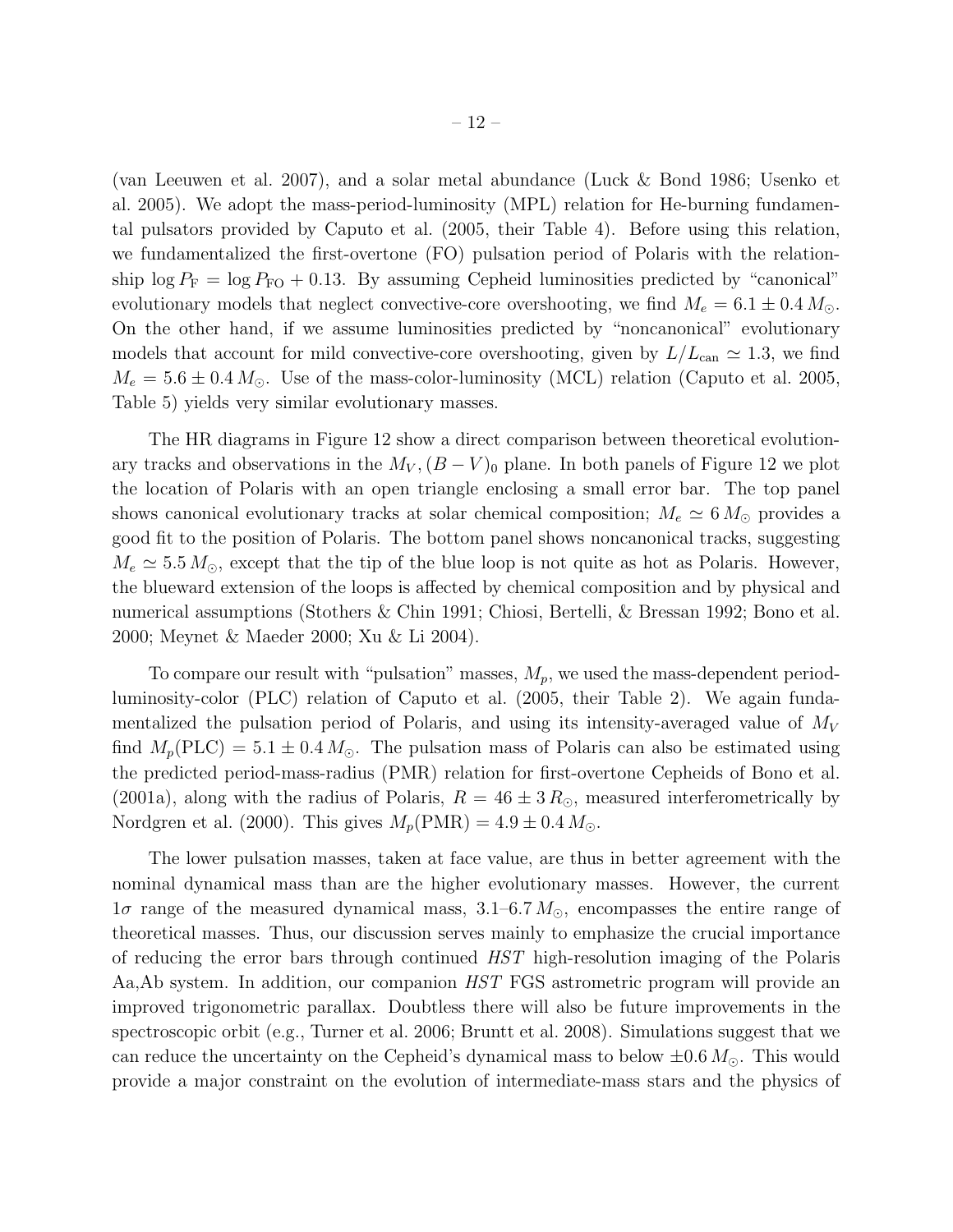Cepheid pulsation.

# 6.3. Issues in the Evolution of Intermediate-Mass Stars

As a further elaboration of the importance of accurate dynamical masses for Cepheid variables, we summarize the major open questions in the calculation of evolutionary tracks of intermediate-mass stars. A more complete discussion is provided by Bono, Caputo, & Castellani (2006).

The luminosity of an evolved intermediate-mass star is related to the mass of the Heburning core. The physical mechanisms affecting the core mass include:

- 1. "Extra-mixing" of hydrogen into the core through convective core overshooting during the central hydrogen-burning phases;
- 2. Mass loss, leading to a lower total stellar mass at the same luminosity;
- 3. Rotation: the shear layer located at the interface between the convective and radiative regions enhances internal mixing, producing a larger He core mass;
- 4. Radiative opacity: an increase in stellar opacity causes an increase in the central temperature, enhanced efficiency of central H-burning, and a higher core mass.

Here we briefly discuss a few recent results that bear on convective overshoot and mass loss.

The discussion of the Polaris mass in the previous subsection showed that the inclusion of noncanonical overshoot gave a better agreement with our preliminary dynamical mass. This is borne out by a mass measurement for the longer-period Cepheid S Muscae, based on HST Goddard High Resolution Spectrograph radial velocities of its hot companion, and an assumed companion mass based on its FUSE spectrum (Evans et al. 2006). The implied mass of S Mus clearly favors mild convective overshoot.

For mass loss, we note that the evolutionary calculations discussed in the previous subsection included semi-empirical mass-loss rates (Reimers 1975; Nieuwenhuijzen & de Jager 1990). These rates are insufficient to resolve the discrepancy between evolutionary and pulsational masses. However, a variety of mostly recent observational information suggests that mass loss from Cepheids may be significant. At least two Cepheids, SU Cas and RS Pup, are associated with optical reflection nebulae (see Kervella et al. 2008 and references therein)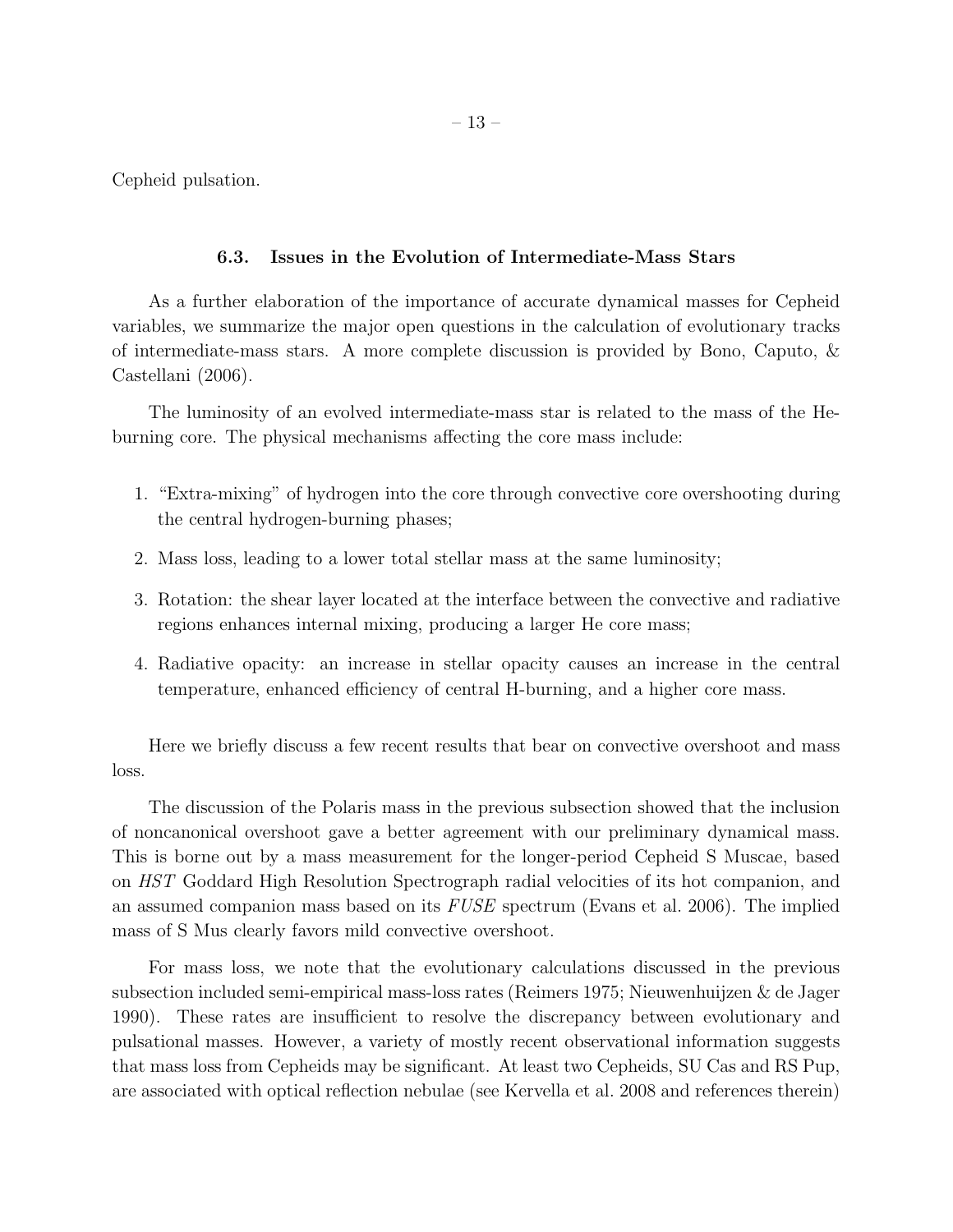that may represent mass ejection from the Cepheids. Moreover, a large circumstellar envelope around the Cepheid  $\ell$  Car has been detected recently by Kervella et al. (2006), using midinfrared data collected with the MIDI instrument on the VLTI. Circumstellar material has also been detected around  $\delta$  Cephei and Polaris itself by Mérand et al. (2006). Recent Spitzer observations of a sample of Cepheids (Evans et al. 2007) have likewise revealed an infrared excess in the direction of  $\delta$  Cephei.

On the theoretical side, a recent investigation (Neilson & Lester 2008) indicated that the coupling between radiative line driving (Castor et al. 1975) and the momentum input of both radial pulsation and shocks can provide mass-loss rates for Galactic Cepheids ranging from  $10^{-10}$  to  $10^{-7} M_{\odot} \text{yr}^{-1}$ . This finding, together with typical evolutionary lifetimes (e.g., Bono et al. 2000, Table 7), indicates that classical Cepheids may in fact be capable of losing the 10-20% of their mass that would be needed to resolve the discrepancy.

## 7. Summary

The results of this study are as follows:

- 1. We have used UV imaging with the ACS/HRC onboard the HST to make the first direct detection of the close companion of the classical Cepheid Polaris.
- 2. We confirm orbital motion in a retrograde sense, based on two observations a year apart.
- 3. By combining our HST measurements with the single-lined spectroscopic orbit (Kamper 1996) and the FK5 and Hipparcos proper motions (Wielen et al. 2000), we derive a dynamical mass for the Cepheid Polaris Aa of  $4.5^{+2.2}_{-1.4} M_{\odot}$ —the first purely dynamical mass for any Cepheid.
- 4. The dynamical mass is smaller than values estimated either from pulsational properties or evolutionary tracks, but the error bars are still large enough that the discrepancies have not achieved statistical significance.
- 5. The close companion Polaris Ab has a dynamical mass of  $1.26^{+0.14}_{-0.07} M_{\odot}$ . This is consistent with a spectral type of about F6 V, inferred from the UV brightness of Ab.
- 6. The more distant and well-known companion Polaris B has a UV flux consistent with its known spectral type of F3 V, lying at the same distance as the Cepheid. The proper motion of Polaris B is shown to be very similar to that of Aa,Ab, consistent with motion in a wide but bound orbit around the close pair.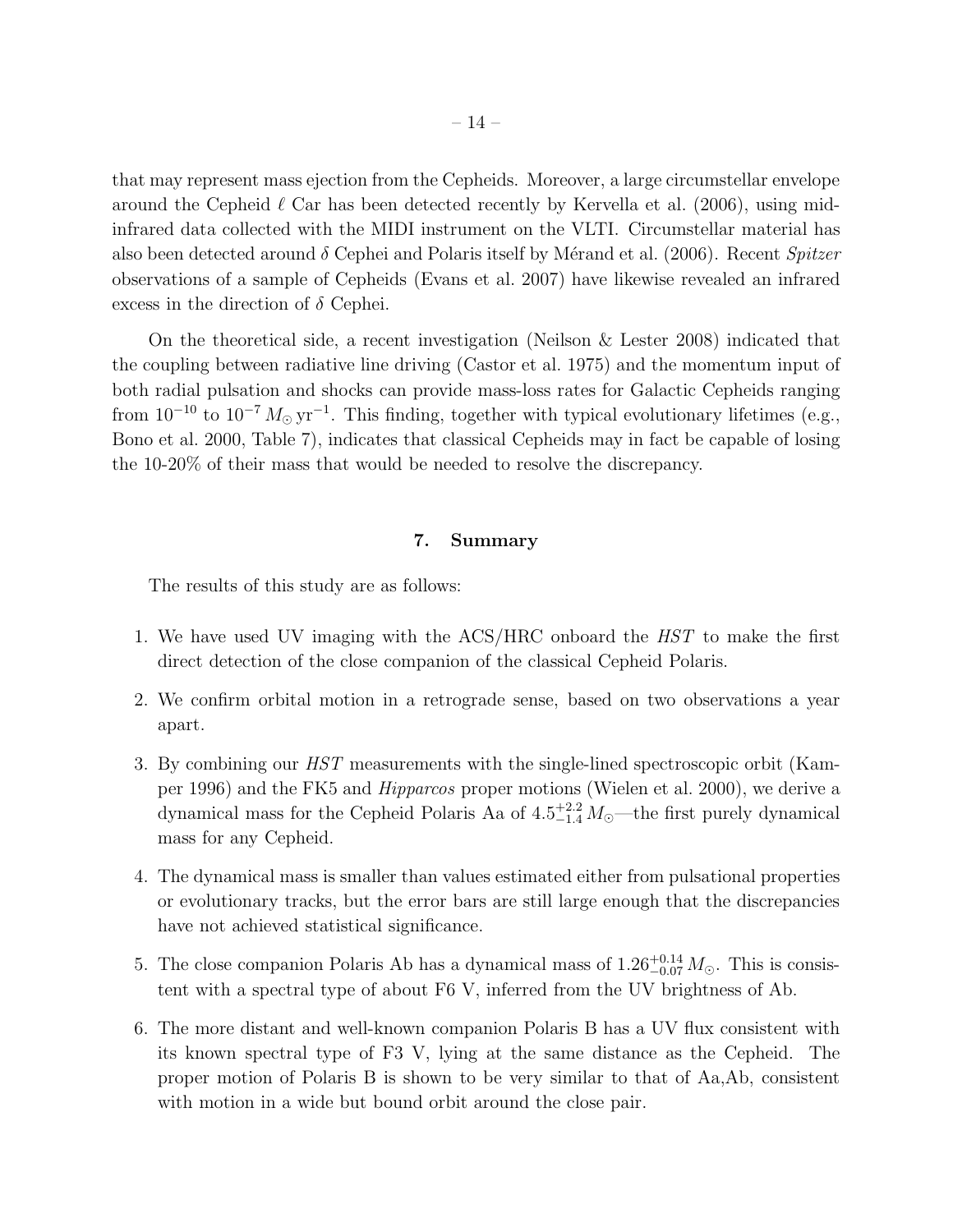7. Continued HST imaging, including two more observations that have been approved for our own program, will decrease the errors on the dynamical mass of Polaris, allowing a critical test of stellar-evolution theory and the influence of such effects as convective overshoot, mass loss, rotation, and opacities.

We are happy to acknowledge financial support from STScI grants GO-10593, GO-10891, and GO-11293 (NRE and HEB), and Chandra X-ray Center NASA Contract NAS8- 03060 (NRE and MK). This research has made use of the Washington Double Star Catalog maintained at the U.S. Naval Observatory. The contributions of the late Karl Kamper to the study of Polaris were crucial to this work.

#### REFERENCES

- Anderson, J., & King, I. R. 2004, Instrument Science Report ACS 2004-15 (Baltimore: STScI)
- Bono, G., Caputo, F., Cassisi, S., Marconi, M., Piersanti, L., & Tornambè, A. 2000, ApJ, 543, 955
- Bono, G., Caputo, F., & Castellani, V. 2006, MemSAIt, 77, 207
- Bono, G., Castellani, V., & Marconi, M. 2002, ApJ, 565, L83
- Bono, G., Gieren, W. P., Marconi, M., & Fouque, P. 2001a, ApJ, 552, L141
- Bono, G., Gieren, W. P., Marconi, M., Fouque, P., & Caputo, F. 2001b, ApJ, 563, 319
- Bruntt, H., et al. 2008, ApJ, in press; ArXiv e-prints, 804, [arXiv:0804.3593](http://arxiv.org/abs/0804.3593)
- Caputo, F., Bono, G., Fiorentino, G., Marconi, M., & Musella, I. 2005, ApJ, 629, 1021
- Castor, J. I., Abbott, D. C., & Klein, R. I. 1975, ApJ, 195, 157
- Chiaberge, M., & Sirianni, M. 2007, Instrument Science Report ACS 2007-03 (Baltimore: STScI)
- Chiosi, C., Bertelli, G., & Bressan, A. 1992, ARA&A, 30, 235
- Evans, N. R. 1988, PASP, 100, 724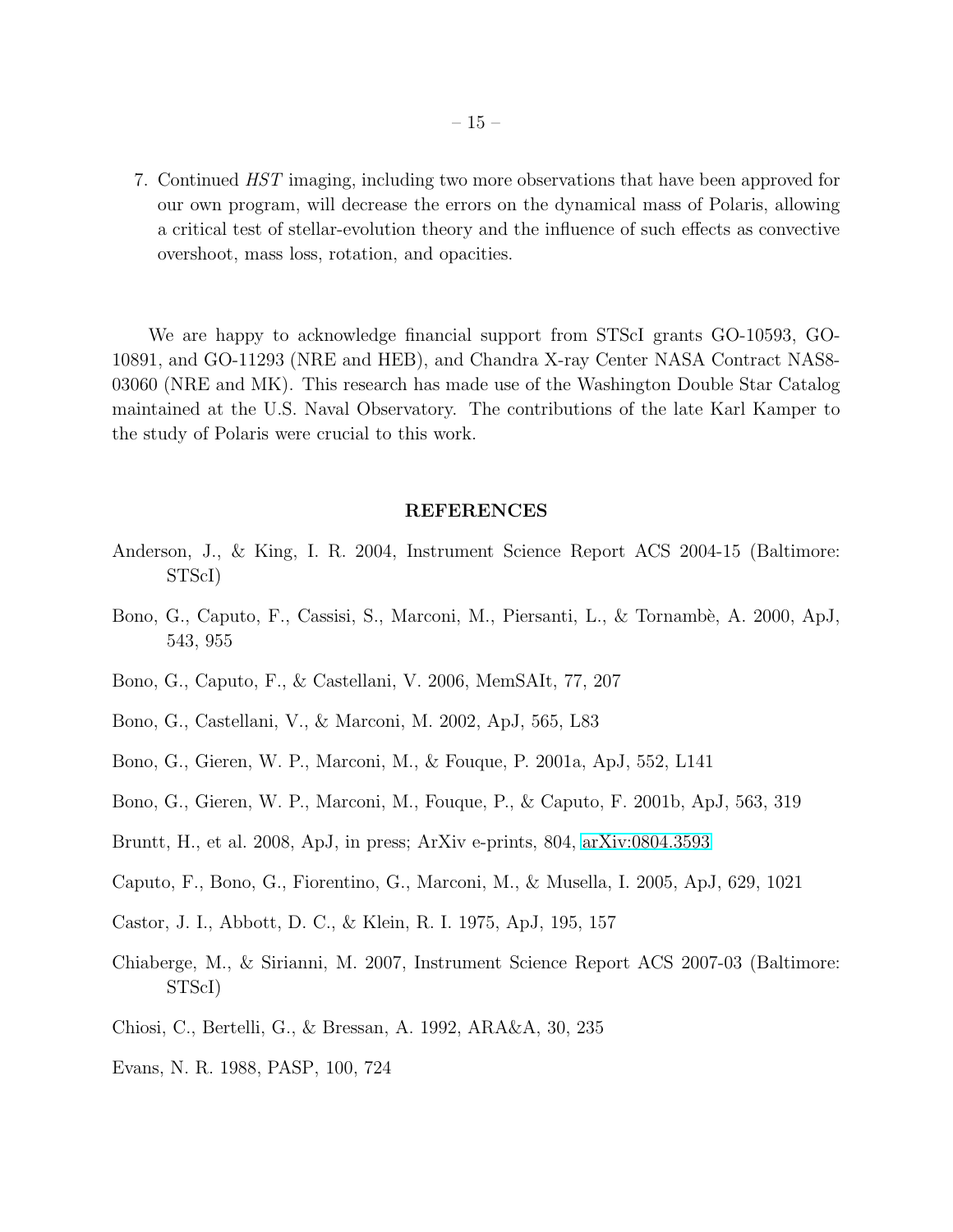- Evans, N. R., Barmby, P., Marengo, M., Bono, G., Welch, D., & Romaniello, M. 2007, BAAS, 39, 112
- Evans, N. R., Massa, D., Fullerton, A., Sonneborn, G., & Iping, R. 2006, ApJ, 647, 1387
- Feast, M. W., & Catchpole, R. M. 1997, MNRAS, 286, L1
- Fernie, J. D. 1966, AJ, 71, 732
- Fernie, J. D., Evans, N., Beattie, B., & Seager, S. 1995, IBVS, 4148, 1
- Harmanec, P. 1988, Bull. Ast. Inst. Czech., 39, 329
- Kamper, K. W. 1996, JRASC, 90, 140
- Keller, S. C. 2008, ApJ, 677, 483
- Keller, S. C., & Wood, P. R. 2006, ApJ, 642, 834
- Kervella, P., Mérand, A., Perrin, G., & Coude Du Foresto, V. 2006, A&A, 448, 623
- Kervella, P., Mérand, A., Szabados, L., Fouqué, P., Bersier, D., Pompei, E., & Perrin, G. 2008, A&A, 480, 167
- Luck, R. E., & Bond, H. E. 1986, PASP, 98, 442
- Mason, B. D., Wycoff, G. L., Hartkopf, W. I., Douglass, G. G., & Worley, C. E. 2001, AJ, 122, 3466
- McNamara, D. H. 1969, PASP, 81, 68
- Mérand, A., et al. 2006, A&A, 453, 155
- Meynet, G., & Maeder, A. 2000, A&A, 361, 101
- Natale, G., Marconi, M., & Bono, G. 2008, ApJ, 674, L93
- Neilson, H. R., & Lester, J. B. 2008, ApJ, in press; [arXiv:0803.4198v](http://arxiv.org/abs/0803.4198)1
- Nieuwenhuijzen, H., & de Jager, C. 1990, A&A, 231, 134
- Nordgren, T. E., Armstrong, J. T., Germain, M. E., Hindsley, R. B., Hajian, A. R., Sudol, J. J., & Hummel, C. A. 2000, ApJ, 543, 972
- Pietrinferni, A., Cassisi, S., Salaris, M., & Castelli, F. 2006, ApJ, 642, 797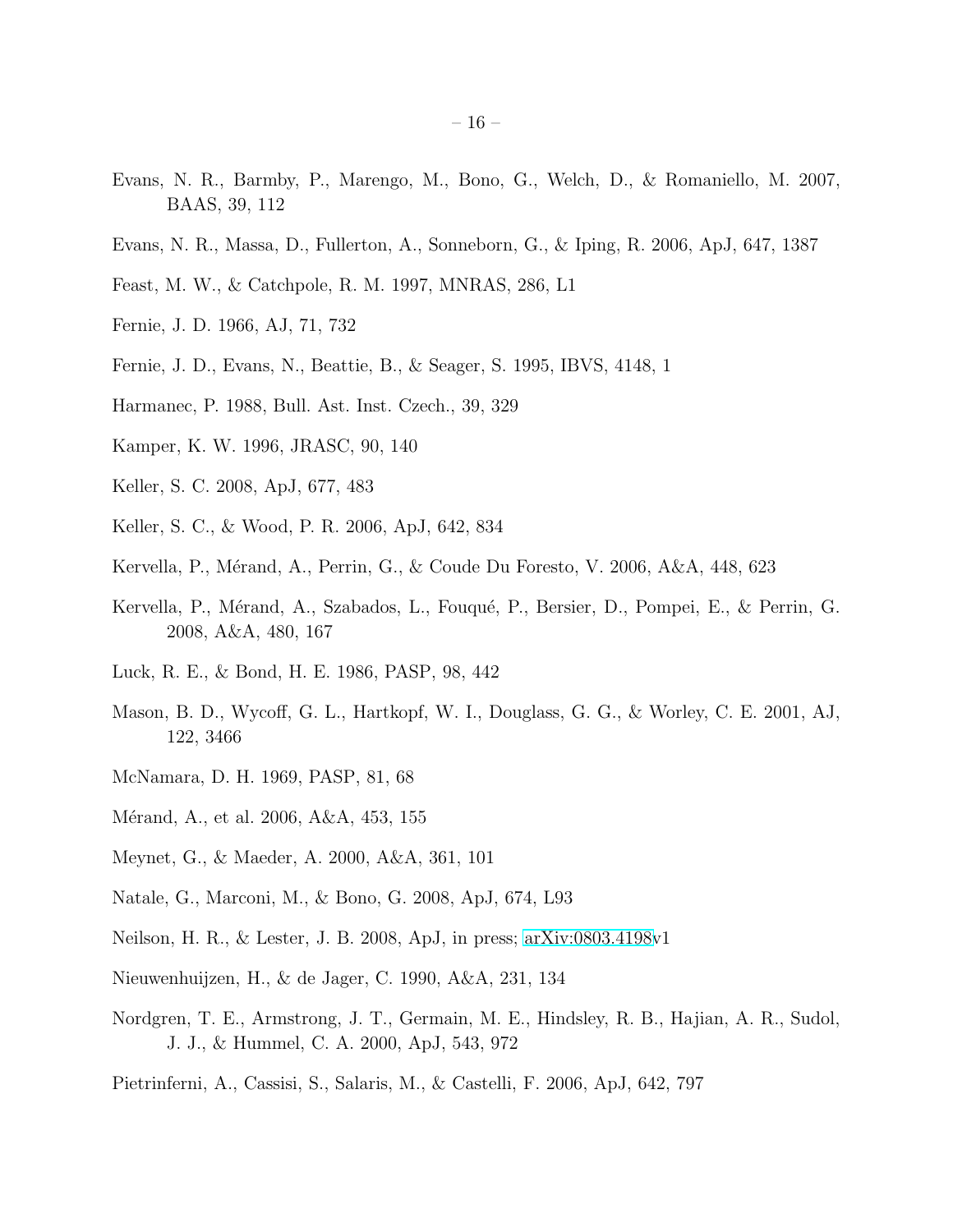Reimers, D. 1975, Memoires of the Societe Royale des Sciences de Liege, 8, 369

- Stothers, R. B., & Chin, C.-W. 1991, ApJ, 374, 288
- Turner, D. G. 1977, PASP, 89, 550
- Turner, D. G., Savoy, J., Derrah, J., Abdel-Sabour Abdel-Latif, M., & Berdnikov, L. N. 2005, PASP, 117, 207
- Turner, D. G., Usenko, I. A., Miroshnichenko, A. S., Klochkova, V. G., Panchuk, V. E., & Yang, S. L. 2006, Bulletin of the American Astronomical Society, 38, 118
- Usenko, I., & Klochkova, V. 2007, ArXiv e-prints, 708, [arXiv:0708.0333](http://arxiv.org/abs/0708.0333)
- Usenko, I. A., Miroshnichenko, A. S., Klochkova, V. G., & Yushkin, M. V. 2005, MNRAS, 362, 1219
- van Leeuwen, F., Feast, M. W., Whitelock, P. A., & Laney, C. D. 2007, MNRAS, 379, 723
- Wielen, R., Jahreiß, H., Dettbarn, C., Lenhardt, H., & Schwan, H. 2000, A&A, 360, 399

Xu, H. Y., & Li, Y. 2004, A&A, 418, 225

<span id="page-16-0"></span>This preprint was prepared with the AAS IATEX macros v5.2.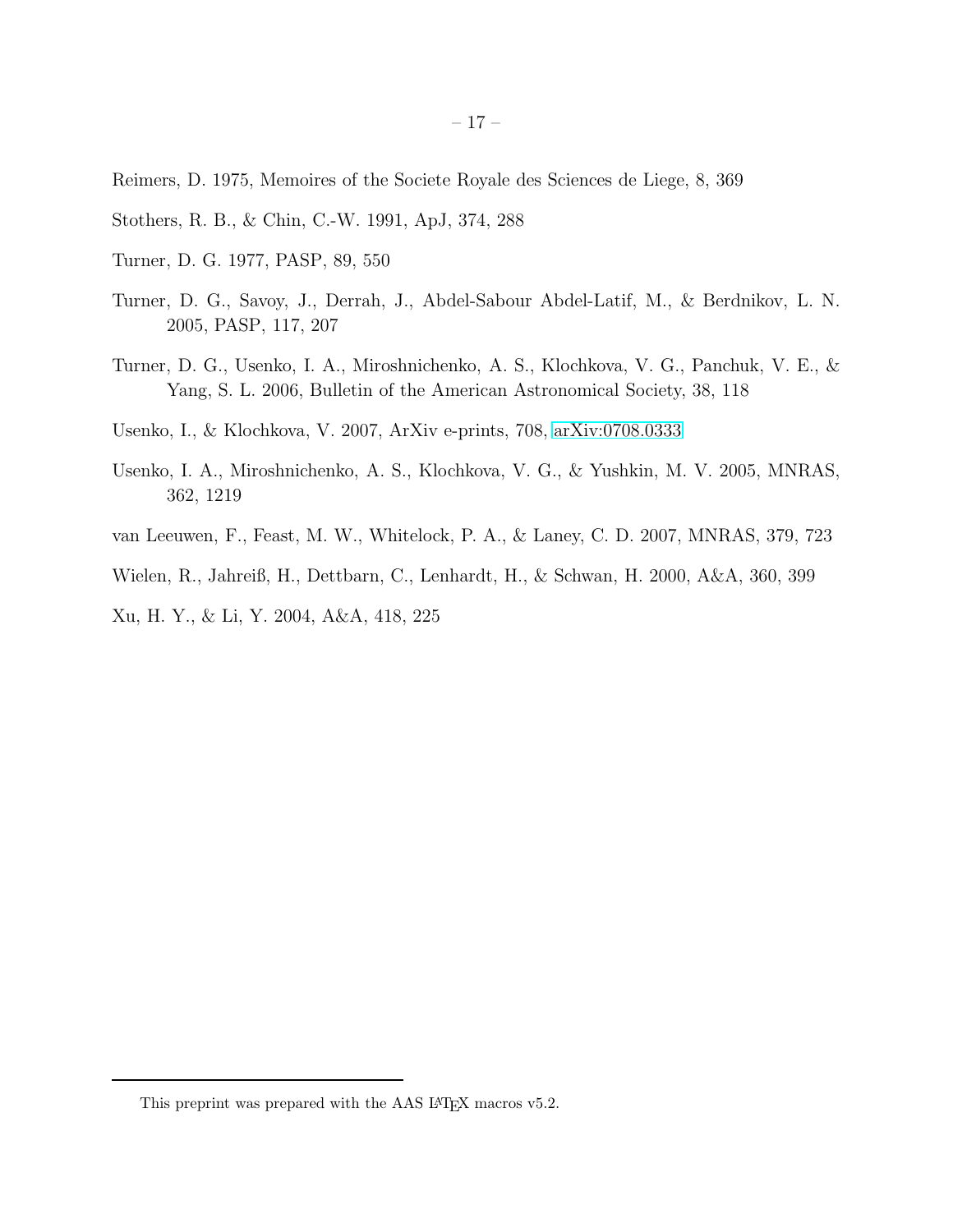

Fig. 1.— Coadded ACS HRC images of Polaris Aa,Ab taken with the F220W filter on 2005 Aug 2 (left) and 2006 Aug 13 (middle). The close companion Ab is detected at the lower left of the primary (at about a "7 o'clock" position). The images are  $0\rlap.{''}85 \times 0\rlap.{''}85$  and the directions of N and E are indicated. The right-hand panel shows a coadded image of Polaris B from longer exposures taken during the 2006 observations, and scaled to the flux level of the Polaris Aa,Ab images. There is no artifact in the Polaris B PSF at the location of Ab.



Fig. 2.— Contour maps of the coadded images shown in Figure 1. The outermost contour intervals in each panel range from 0.001 to 0.010 of the peak flux in steps of 0.001, and thereafter are at levels of 0.02, 0.04, 0.08, 0.16, 0.32, and 0.64 of the peak flux. The contours again demonstrate the absence of any artifact at the location of the Ab companion.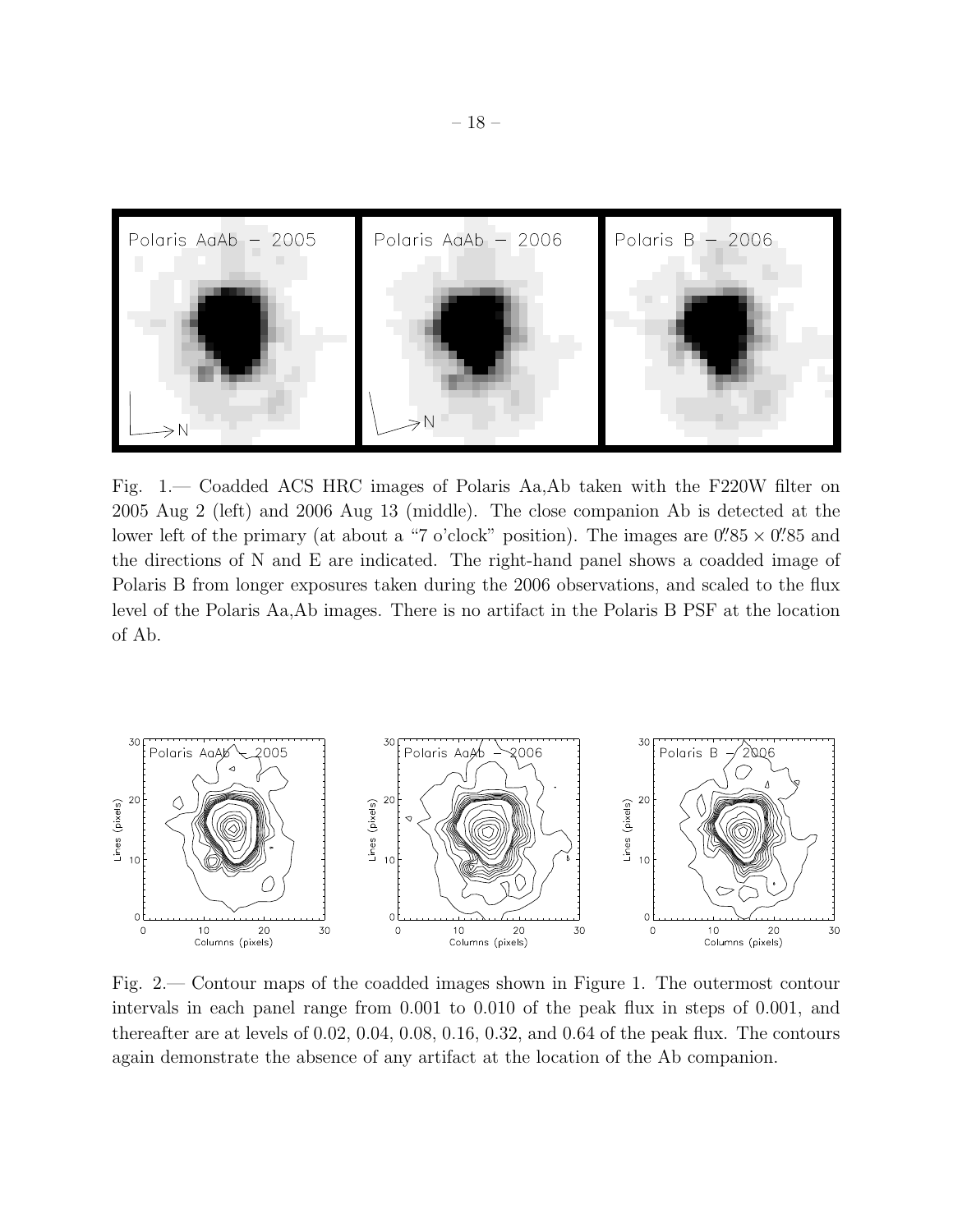

Fig. 3.— Archival images of flux-calibration standard stars observed with the ACS/HRC in the F220W filter. The star names and dates of observation are listed in each panel. There is no artifact at the location of the Polaris Ab companion.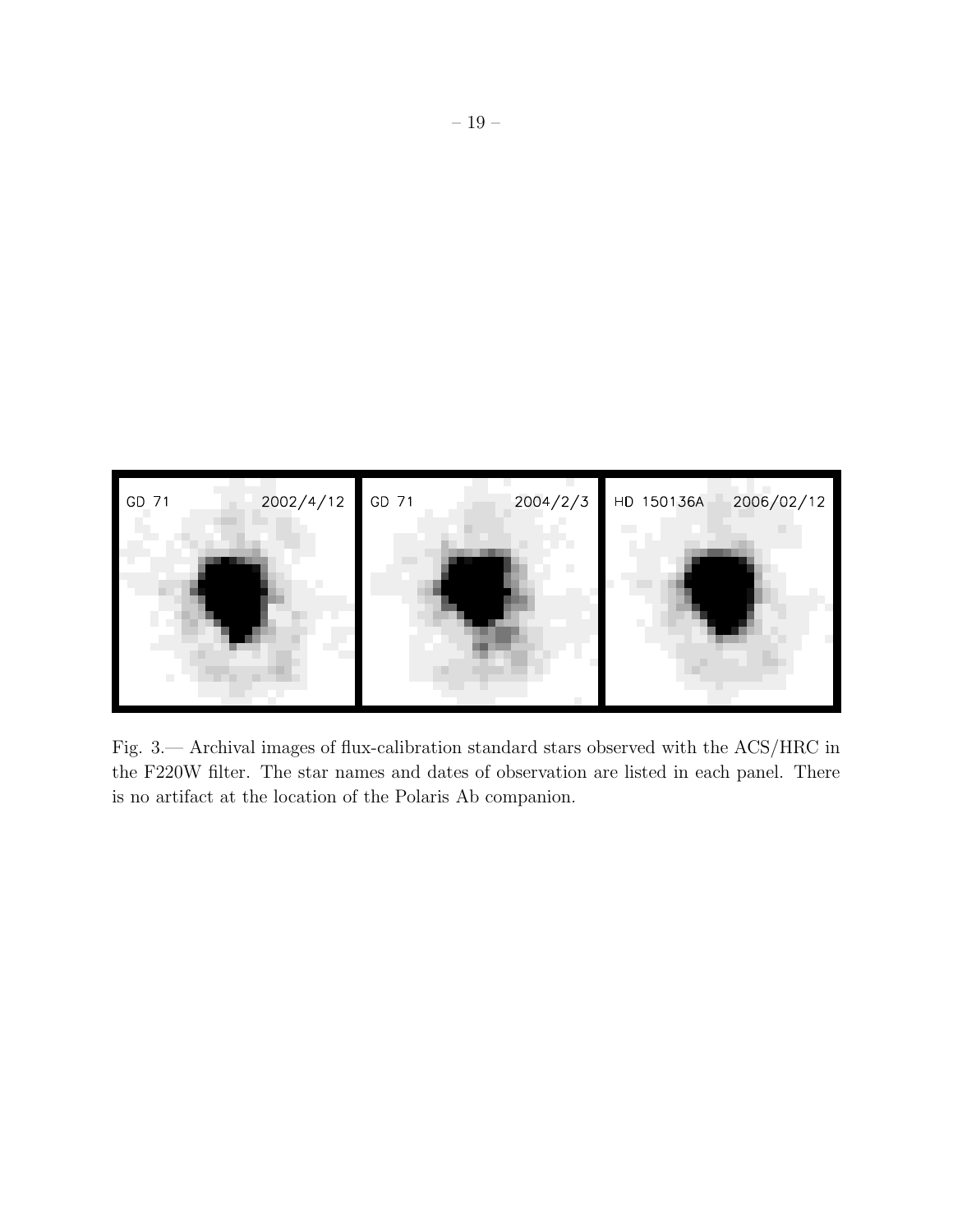

Fig. 4.— Comparison of the retrograde orbital solution of Wielen et al. (2000) (solid ellipse) with our *HST* measurements of Polaris Ab (filled circles). The arrow indicates the direction of motion. The orbit was calculated by fixing the spectroscopic and astrometric orbital parameters (see Table 3) and solving only for the semi-major axis based on the HST separation measurements. We found  $a = 0$ . The dotted lines connect the observed positions to ×'s marking the predicted positions, and show the inadequacy of this simple solution at predicting the position angles. The size of the HST error bar is indicated by the cross at the top of the plot.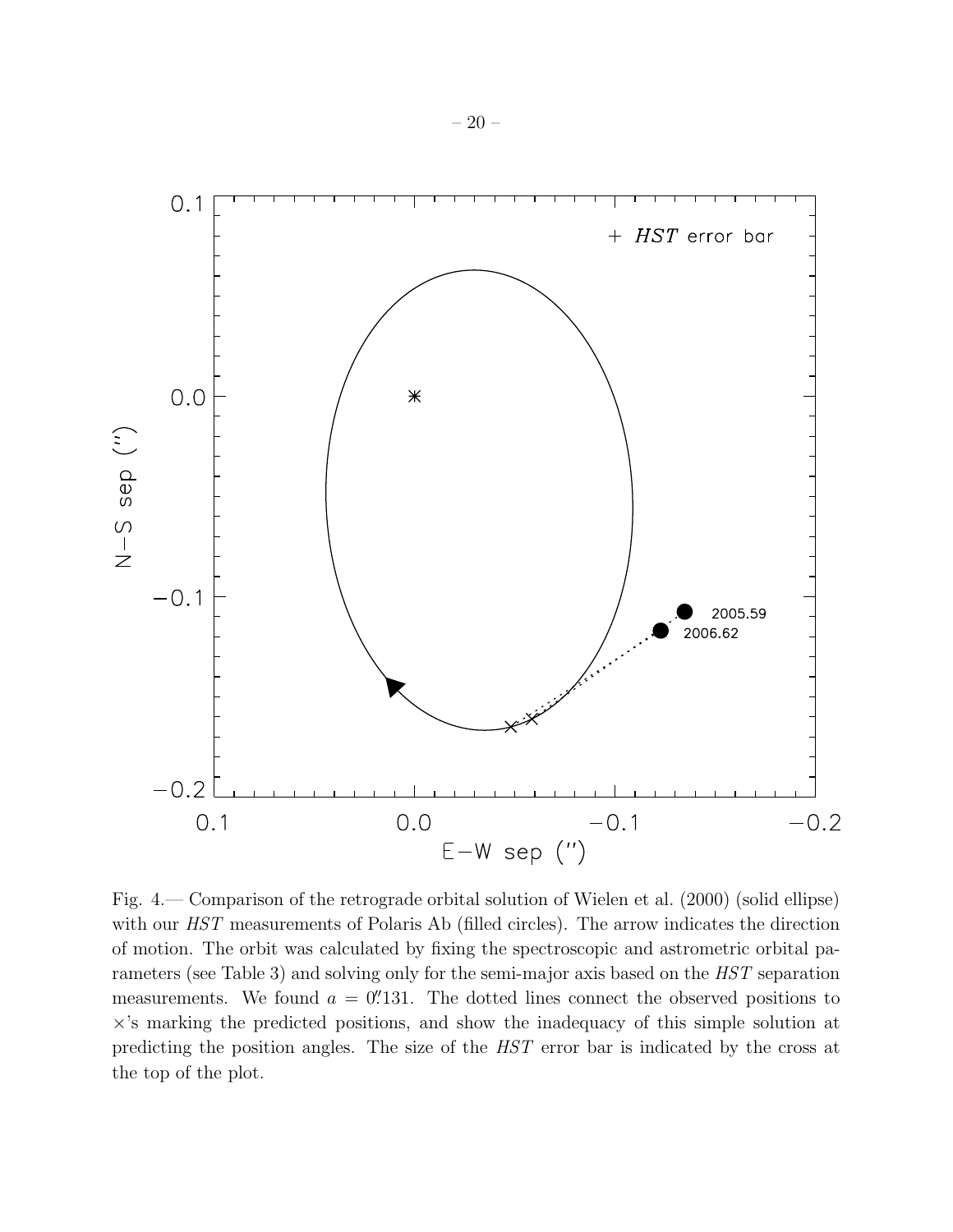

Fig. 5.— Crosscuts through the  $\chi^2$  surfaces derived from the fit to the HST measurements alone while holding the spectroscopic parameters fixed. These results were obtained by performing a Monte-Carlo search for orbital solutions within the  $3\sigma$  confidence interval  $(\Delta \chi^2 = 9)$ . The total mass was derived for each of the 10,000 orbits found within this interval using a parallax of 7.72 mas. The dotted lines indicate the critical value of the inclination  $(i = 168°)$ , above which negative values of a component mass are produced. The color codes in the electronic version of this figure correspond to the  $1\sigma$  (red),  $2\sigma$  (blue), and  $3\sigma$  (green) confidence intervals.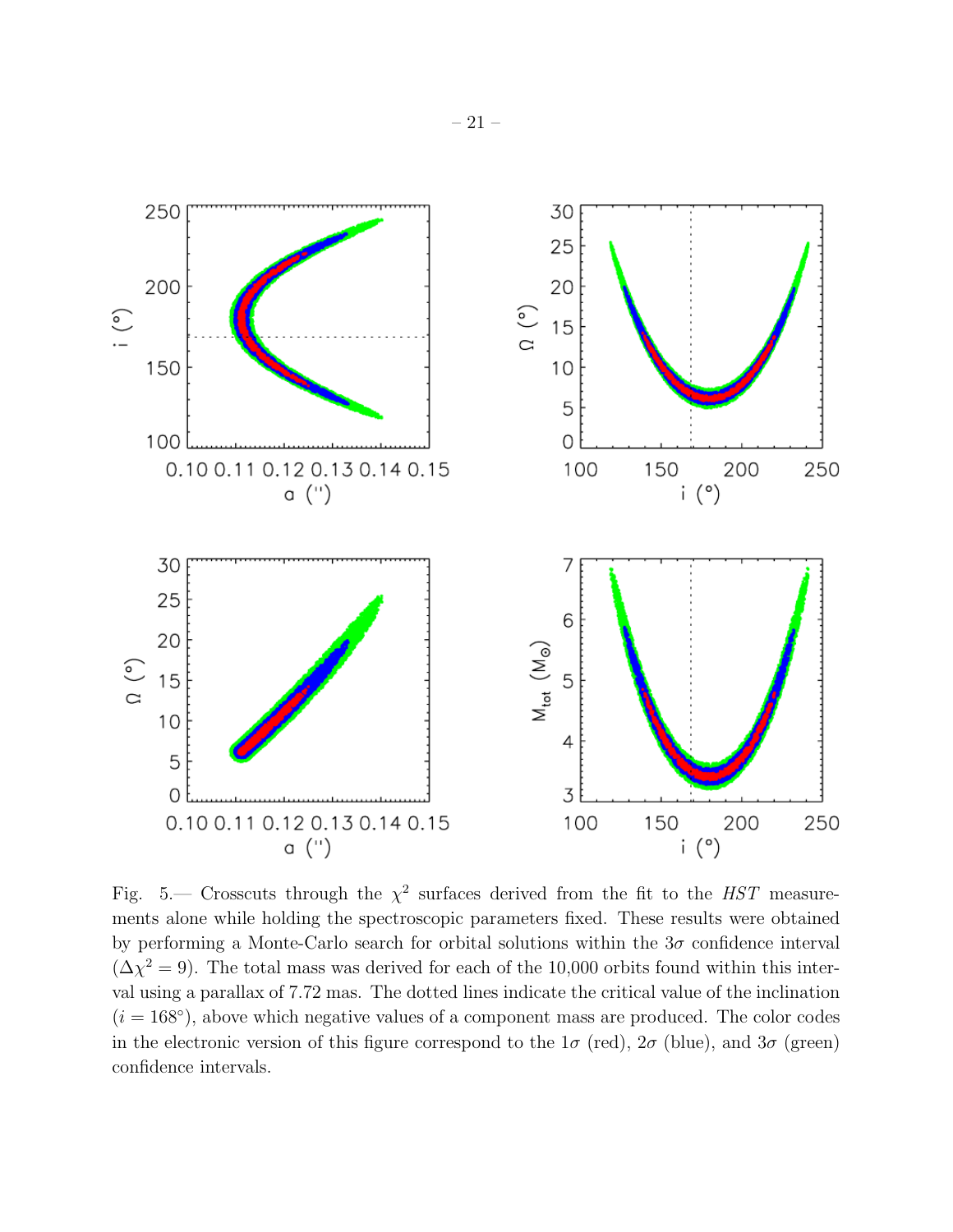

Fig. 6.— Three examples of orbits resulting from variations of the orbital parameters within the  $1\sigma$  confidence intervals based on the fit to the  $HST$  measurements alone while holding the spectroscopic parameters fixed. The arrows indicate the direction of motion. All three orbits fit the HST measurements (filled circles) within the  $1\sigma$  error bar shown at the top of the figure, but they imply total system masses ranging from 3.6 to 4.9  $M_{\odot}$ .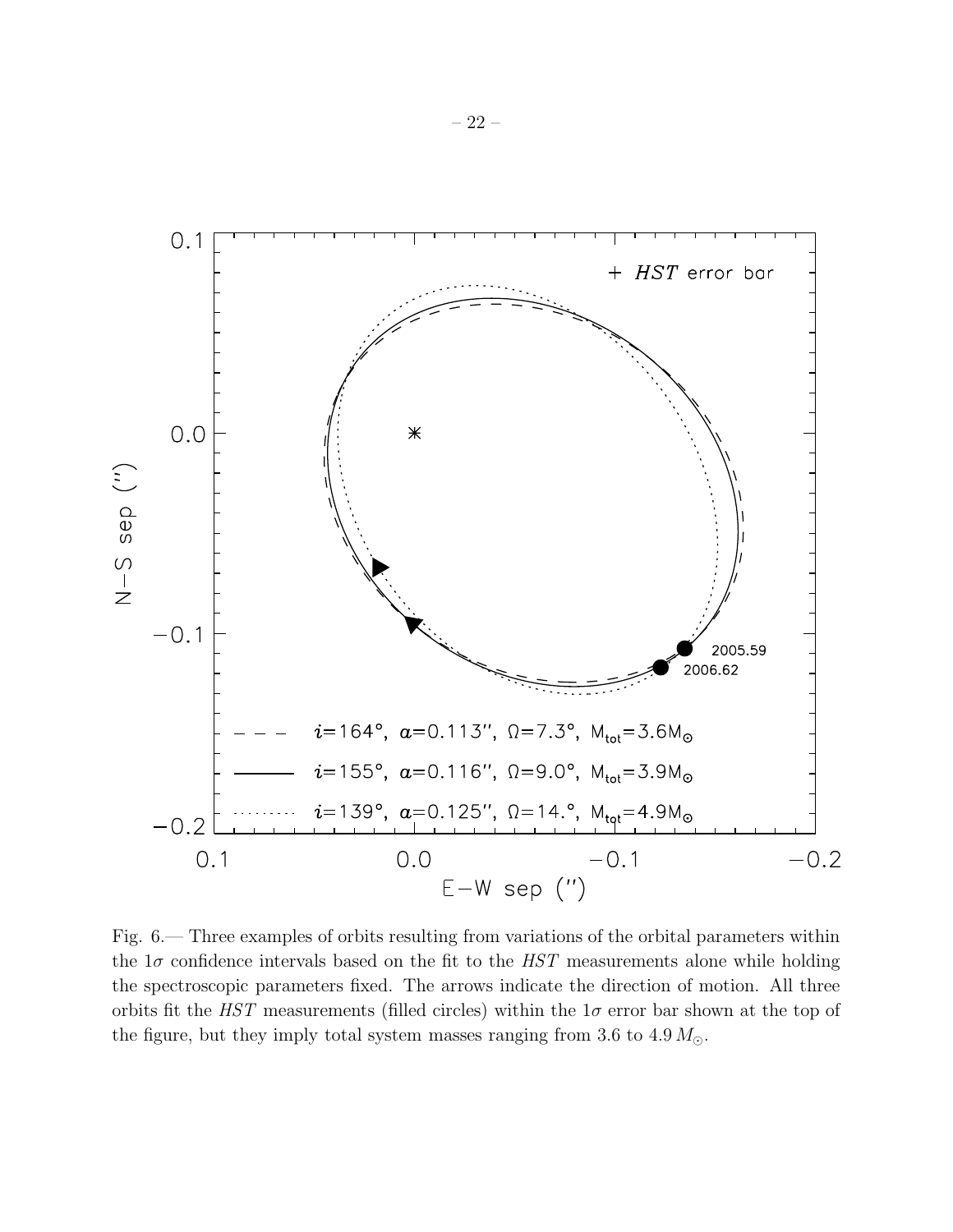

Fig. 7.— Schematic comparison between the instantaneous and mean proper motions of Polaris A. The vectors indicate the magnitude and direction of the annual proper-motion measurements from  $Hipparcos$  ( $\mu$ <sub>HIP</sub>; red), the long-term average FK5 ground-based motion  $(\mu_{FK5};$  blue), and the vector difference between the two  $(\Delta \mu;$  black). Dotted red and blue lines indicate the  $1\sigma$  uncertainties in the *Hipparcos* and FK5 measurements. The green vector represents the best-fit difference between the proper motions  $(\Delta \mu_{\text{fit}})$  computed from our simultaneous orbit fit to the HST measurements and the proper-motion data while holding the spectroscopic parameters fixed (see §3.3).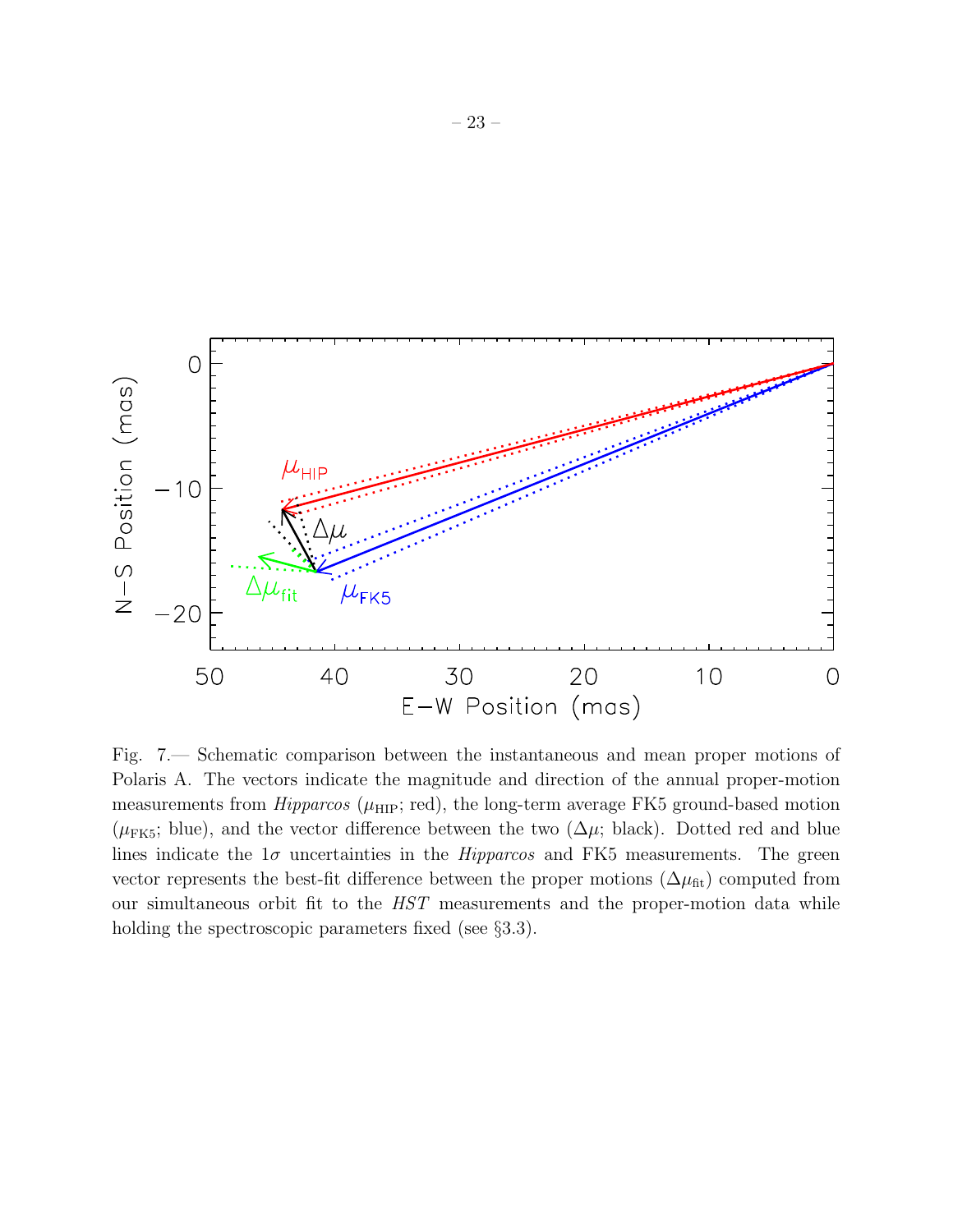

Fig. 8.— Final best-fit orbit of Polaris Ab relative to Aa based on a simultaneous fit to the HST measurements (filled circles) and the proper-motion data while holding the spectroscopic parameters fixed. The predicted orbital positions at the epochs of the HST measurements are marked by the  $\times$  symbols (partially hidden by the observed points). The position of the companion during the time-frame of the Hipparcos mission is highlighted by the shaded gray line segment; its direction of motion is of course 180◦ different from the direction of  $\Delta\mu_{\text{fit}}$ , shown as a green arrow in Figure 7.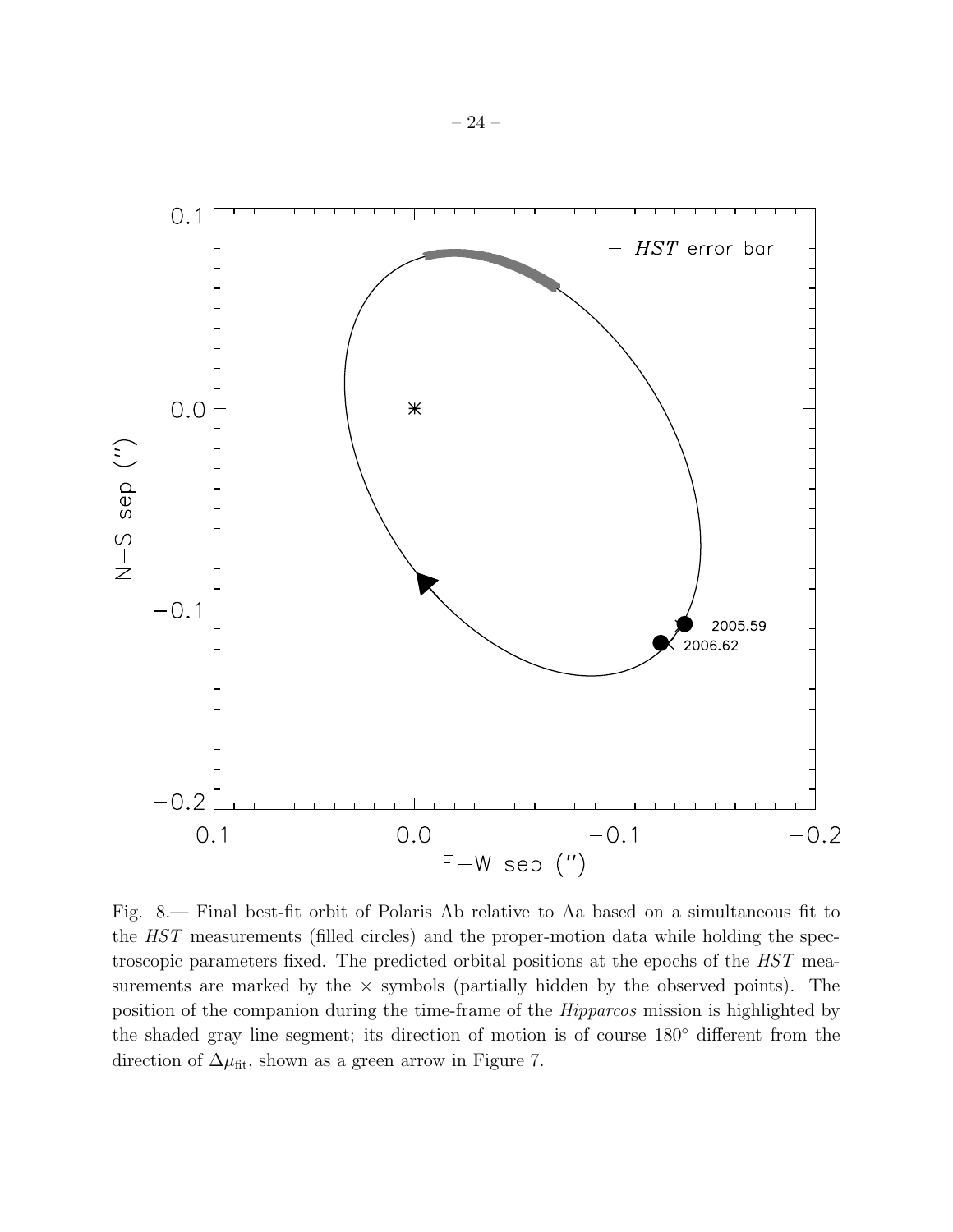

Fig. 9.— Historical measurements of the position angle of Polaris B relative to A, precessed to the equinox of J2000.0. Our HST measurements are marked by the two filled circles. The solid line shows a least-squares fit yielding a rate of change in the position angle of  $-0.00035 \pm 0.00094 \text{ yr}^{-1}$ .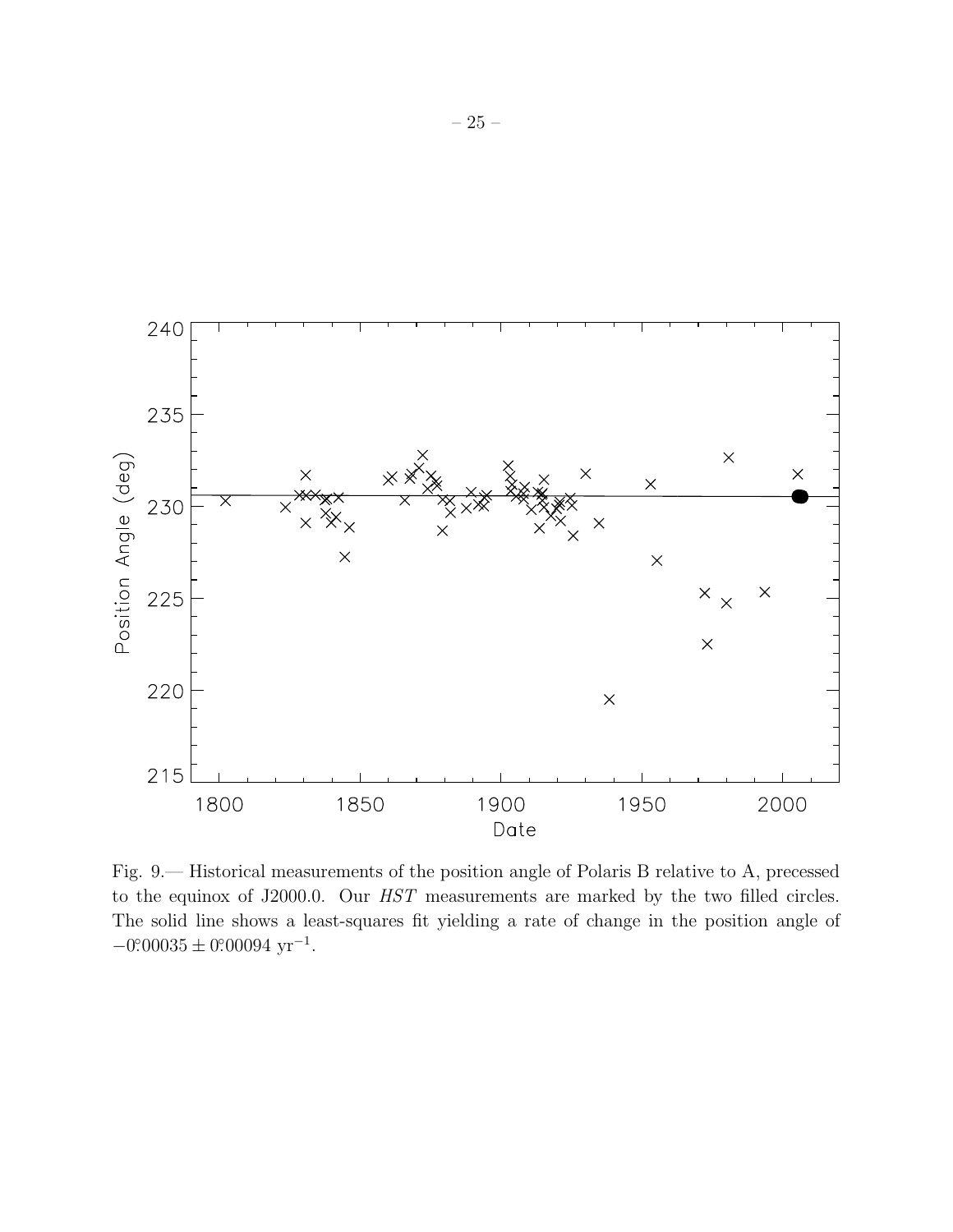

Fig. 10.— Separation measurements of Polaris B relative to A. Our HST measurements are marked by the two filled circles. The solid line shows a linear least-squares fit yielding a rate of change in the separation of  $-1.67 \pm 0.19$  mas yr<sup>-1</sup>.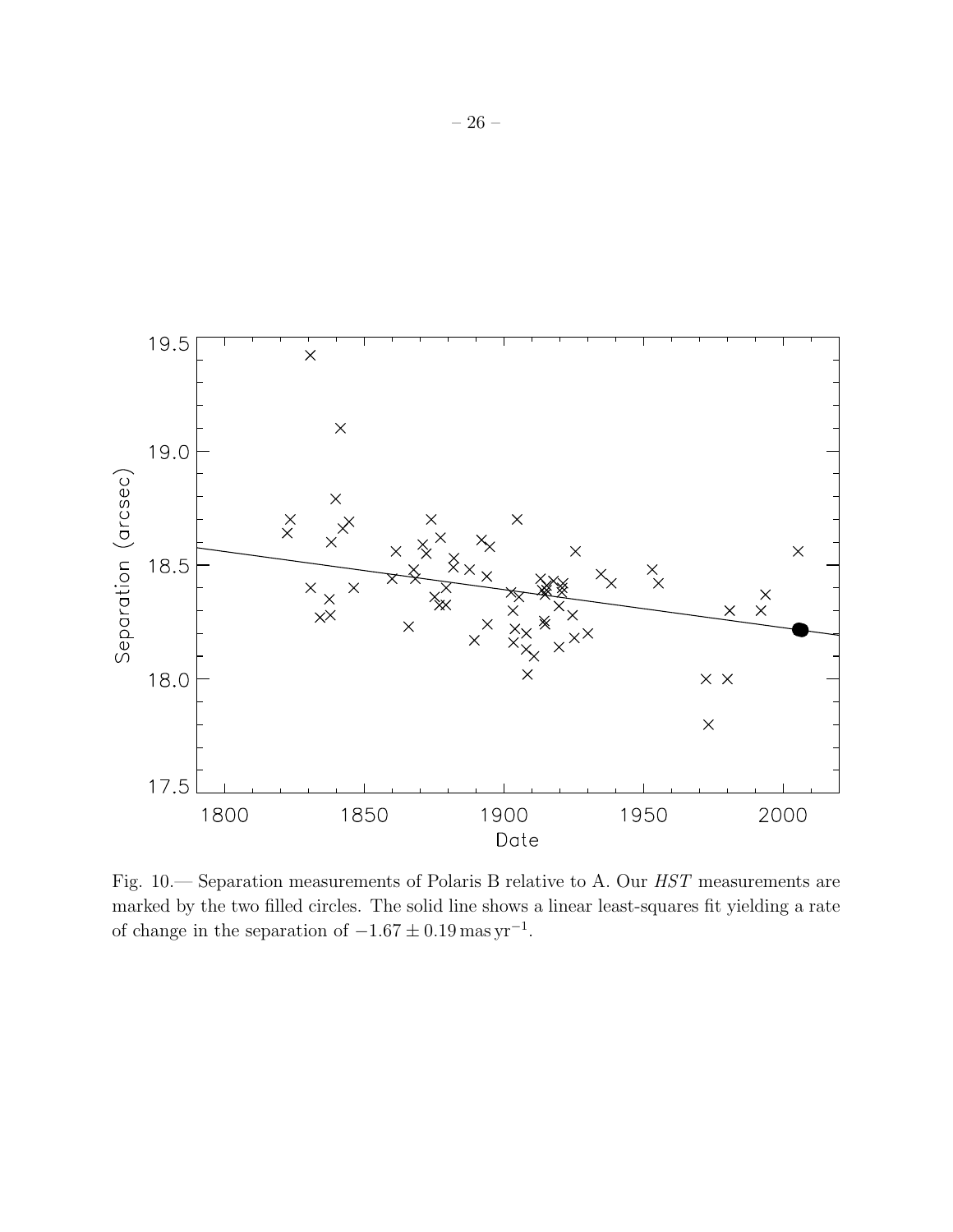

Fig. 11. IUE UV spectra of Polaris, and of three main-sequence F-type stars scaled to the distance of Polaris using the respective Hipparcos parallaxes. The two horizontal lines correspond to the mean flux levels in the F220W filter of the ACS/HRC of Polaris B (top) and Ab (bottom). The lengths of the horizontal lines correspond to the FWHM of the filter. On the basis of its UV flux level, Polaris B is inferred to have a spectral type near F3-F4 V, in good agreement with its ground-based classification at F3 V. Polaris Ab is inferred from its F220W flux to have a spectral type near F6 V.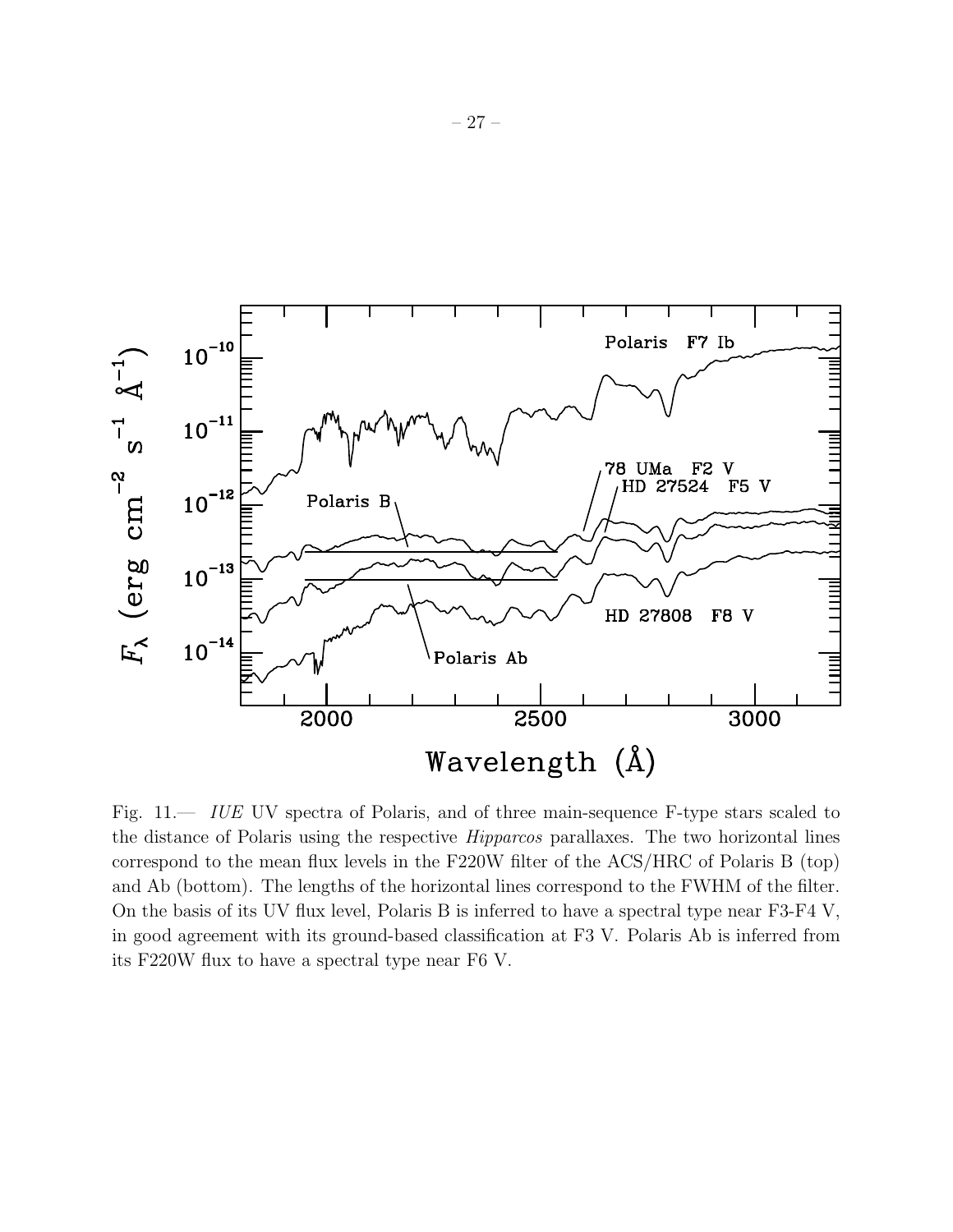

Fig. 12.— Evolutionary tracks (see Pietrinferni et al. 2006) in the  $M_V$  vs.  $(B - V)_0$  plane, with the location of Polaris marked (*open triangle* enclosing error bar). Top panel: canonical evolutionary models neglecting convective core overshooting during H-burning phases. Bottom panel: noncanonical evolutionary models including convective core overshooting. The assumed Polaris distance and helium  $(Y)$  and metal  $(Z)$  abundances (scaled solar) are indicated in the figure, and the legends on the left indicate the stellar masses for each track. These models include mass loss with a Reimers parameter  $\eta = 0.4$ .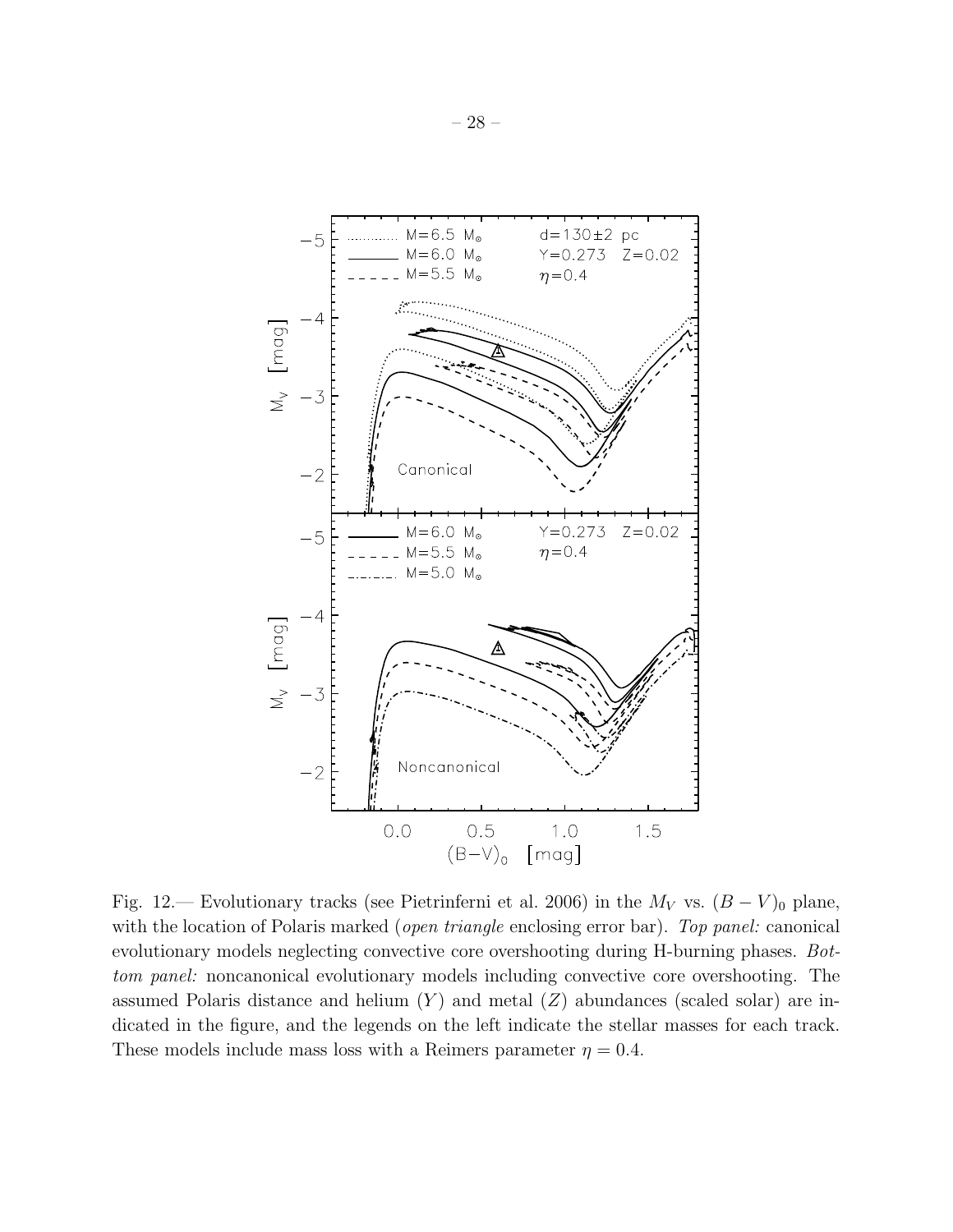Table 1. Position and magnitude of Polaris Ab relative to Polaris Aa

|           | Besselian Date UT Date & Time       | $\rho''$ | PA (J2000) $(°)^a$ $\Delta m$ (F220W) |                 |
|-----------|-------------------------------------|----------|---------------------------------------|-----------------|
| 2005.5880 | 2005 Aug 2 23:45 $0.172 \pm 0.002$  |          | $231.4 \pm 0.7$                       | $5.38 \pm 0.09$ |
| 2006.6172 | 2006 Aug 16 22:01 $0.170 \pm 0.003$ |          | $226.4 \pm 1.0$                       | $5.40 \pm 0.09$ |

<sup>a</sup>PAs for equinox of date are 232°.8 and 228°.1.

Table 2. Position and magnitude of Polaris B relative to Polaris Aa

|                        | Besselian Date UT Date & Time                                                | $\rho''$ | PA (J2000) $({}^{\circ})^a$ $\Delta m$ (F220W) |                                    |
|------------------------|------------------------------------------------------------------------------|----------|------------------------------------------------|------------------------------------|
| 2005.5880<br>2006.6172 | 2005 Aug 2 23:45<br>2006 Aug 16 22:01 18.214 $\pm$ 0.003 230.520 $\pm$ 0.009 |          | $18.217 \pm 0.003$ $230.540 \pm 0.009$         | $4.53 \pm 0.04$<br>$4.45 \pm 0.02$ |

 ${}^{\text{a}}$ PAs for equinox of date are 231°.980 and 232°.216.

| Table 3. |  |  |  | Previously determined orbital parameters |
|----------|--|--|--|------------------------------------------|
|----------|--|--|--|------------------------------------------|

| Kamper (1996)                                                              |                                                                                                     | Wielen et al. $(2000)$<br>Prograde      |                                   | Wielen et al. $(2000)$<br>Retrograde |                                                         |
|----------------------------------------------------------------------------|-----------------------------------------------------------------------------------------------------|-----------------------------------------|-----------------------------------|--------------------------------------|---------------------------------------------------------|
| P(yr)<br>T<br>$\epsilon$<br>$\omega$ (°)<br>$K_{\rm Aa}~({\rm km~s^{-1}})$ | $29.59 \pm 0.02$<br>$1987.66 \pm 0.13$<br>$0.608 \pm 0.005$<br>$303.01 \pm 0.75$<br>$3.72 \pm 0.03$ | $i\binom{\circ}{ }$<br>$\Omega^{a}$ (°) | $50.1 \pm 4.8$<br>$276.2 \pm 9.5$ | $i^{\circ}$                          | $130.2 \pm 4.9$<br>$\Omega^{\rm a}$ (°) $167.1 \pm 9.4$ |

<sup>a</sup>Values of  $\Omega$  quoted in Wielen et al. (2000) correspond to the astrometric orbit of Polaris Aa relative to the center of mass.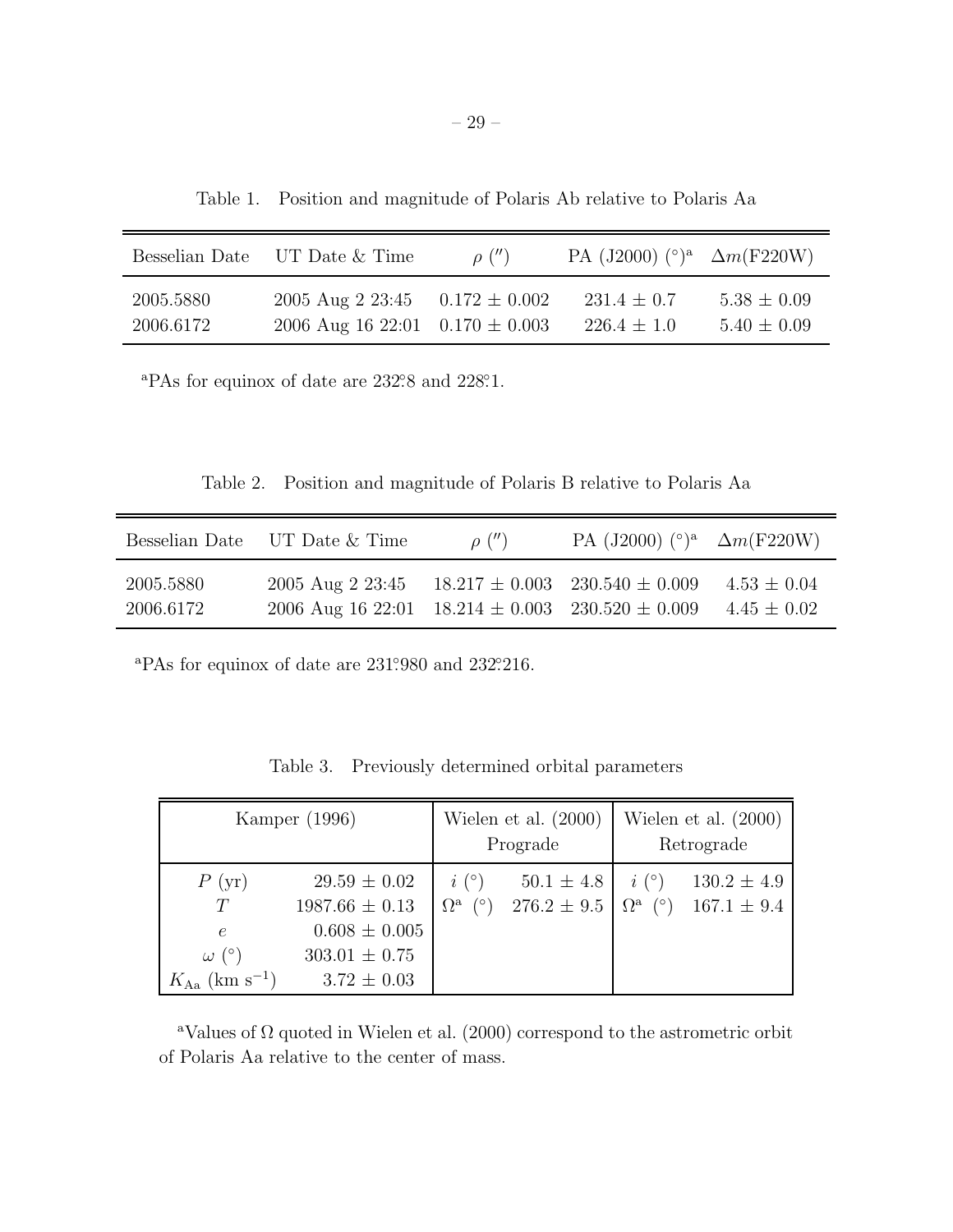| Parameter                              | Wielen et al. $(2000)$<br>Retrograde <sup>c</sup> | Fit HST<br>only           | Joint Fit to HST<br>& Proper Motion |
|----------------------------------------|---------------------------------------------------|---------------------------|-------------------------------------|
| $i\left( \circ \right)$                | 130.2 $(F)$                                       | $155^{+14}_{-16}$         | $128^{+14}_{-21}$                   |
| $\Omega^{\rm d}$ (°)                   | 347.1 $(F)$                                       | $9.0^{+5.3}_{-2.6}$       | $19^{+15}_{-7}$                     |
| a''                                    | $0.131 \pm 0.04$                                  | $0.116^{+0.009}_{-0.006}$ | $0.133^{+0.015}_{-0.011}$           |
| $M_{\text{tot}}\left(M_{\odot}\right)$ | $5.6 \pm 1.0$                                     | $3.9^{+1.0}_{-0.5}$       | $5.8^{+2.2}_{-1.3}$                 |
| $M_{\rm Aa} (M_{\odot})$               | $4.3 \pm 1.3$                                     | $2.1_{-2.1}^{+1.4}$       | $4.5^{+2.2}_{-1.4}$                 |
| $M_{\rm Ab} (M_{\odot})$               | $1.26 \pm 0.80$                                   | $1.8^{+1.8}_{-0.5}$       | $1.26^{+0.14}_{-0.07}$              |

Table 4. Orbital Parameters<sup>a</sup> and Masses<sup>b</sup>

<sup>a</sup>Spectroscopic orbital parameters  $(P, T, e, \omega)$  held fixed at Kamper (1996) values.

 $1.8^{+1.8}_{-0.5}$ 

 $^{+1.8}_{-0.5}$  1.26<sup>+0.14</sup><br> $^{1.8}_{-0.07}$ 

<sup>b</sup>Assumes *Hipparcos* parallax of  $7.72 \pm 0.12$  mas.

 $M_{\rm Ab} (M_{\odot})$ 

 $c$ Orbital parameters marked  $(F)$  are fixed at the given values when computing the best-fit solution.

 ${}^{d}Ω$  has been rotated by 180 $^{\circ}$  from the values quoted in Wielen et al. (2000) to correspond to the orbit of Polaris Ab relative to Polaris Aa.

| Quantity                                     | System          | $\mu_{\alpha}$ cos $\delta$<br>$\text{(mas yr}^{-1})$ | $\mu_{\delta}$<br>$\text{(mas yr}^{-1})$ |
|----------------------------------------------|-----------------|-------------------------------------------------------|------------------------------------------|
| $\mu_{\text{FK}5}$                           | FK <sub>5</sub> | $+38.30 \pm 0.23$                                     | $-15.20 \pm 0.35$                        |
| $\mu$ FK5                                    | <b>HIP</b>      | $+41.50 \pm 0.97$                                     | $-16.73 \pm 0.75$                        |
| $\mu_{\rm HIP}$                              | HIP             | $+44.22 \pm 0.47$                                     | $-11.74 \pm 0.55$                        |
| $\Delta \mu = \mu_{\rm HIP} - \mu_{\rm FK5}$ | <b>HIP</b>      | $+2.72 \pm 1.08$                                      | $+4.99 \pm 0.93$                         |
| $\Delta\mu_{\rm fit}$                        | HІР             | $+4.59 \pm 2.52$                                      | $+1.21 \pm 0.74$                         |

Table 5. Proper-motion Data for Polaris A